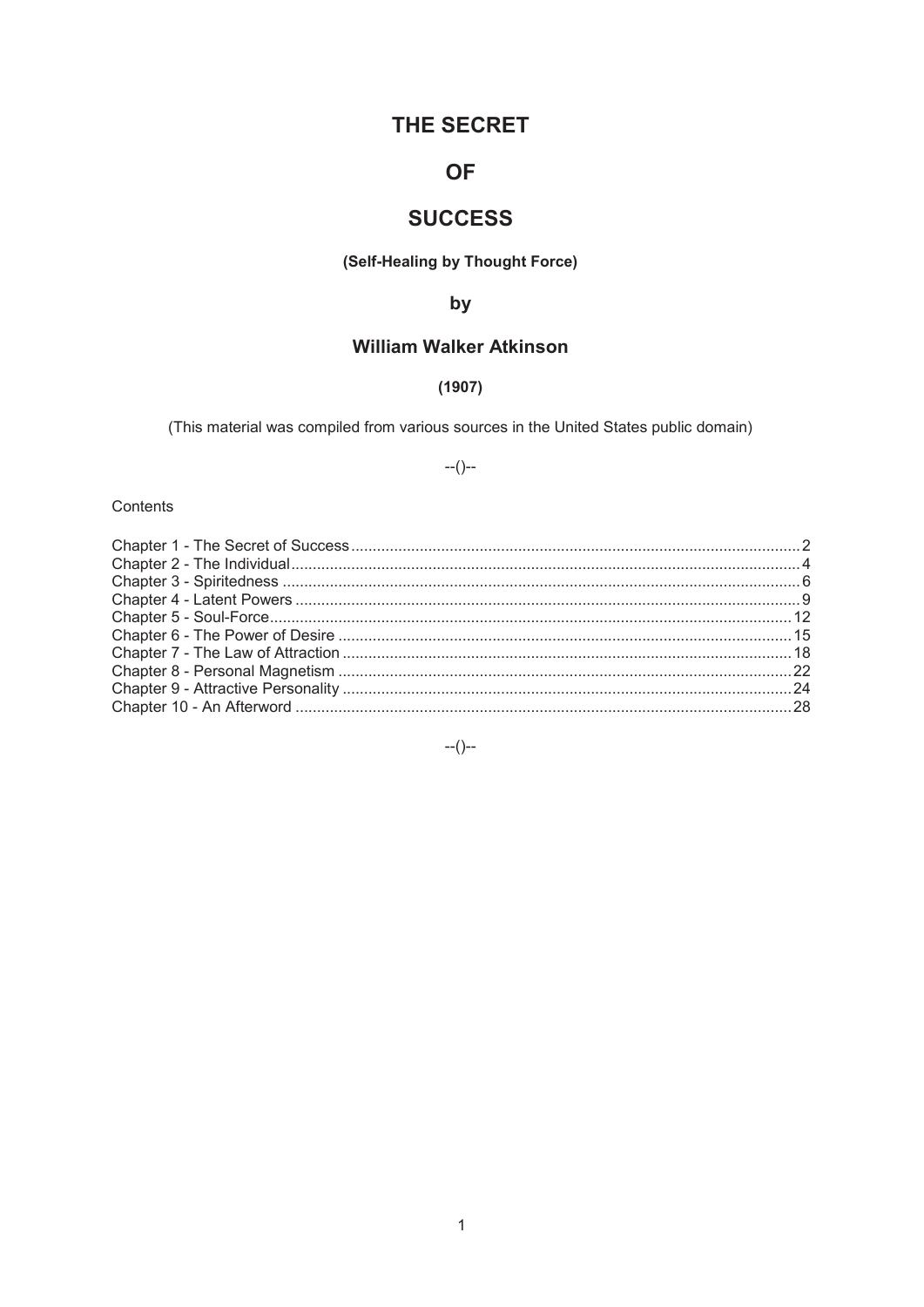#### **The Secret of Success**

It is with some hesitation that we bring ourselves to write this little book, entitled "The Secret of Success." Not that we are not in sympathy with the subject - not that we do not believe that there is a " Secret of Success" - but because there has been so much written on the subject of " Success" that is the veriest twaddle - masses of platitudinous wordiness - that we hesitate to take the position of a teacher of Success. It is so easy to fill pages of paper with good advice - it is so much easier to say things than to do them - so much easier to formulate a code of precepts than to get out into the field of active endeavor and put into practice the same percepts. And, you may imagine why we hesitate to assume a role which would lay us open to the suspicion of being one of the "do as I tell you, and not as I do" teachers of the Art of Success.

But there is another side of the question. There is, besides the mere recital of a List of Good Qualities Leading to Success - a list with which every schoolboy and reader of the magazines is acquainted - a Something Else; and that Something Else, is a suggestion that the Seeker for Success has a Something Within himself which if expressed into activity and action will prove of great value to him a veritable Secret of Success, instead of a code of rules. And, so we propose to devote this little book to unfolding our idea of what this Something Within is, and what it will do for one who will unfold it and thus express it into action. So, therefore, do not expect to find this book a "Complete Compendium of Rules Conducive to Success, Approved of and Formulated by the Successful Men of the World who became acquainted with these Rules only after they had Attained Success, and consequently had Time and Inclination to Preach to Others." This is not a book of that sort. It is Quite Different. We hope you will like it - it will do you good in any event.

All people are striving and seeking Success. Their idea of Success may differ, but they have all agreed upon the desirability of Attainment." Attainment" - that is the word, which embodies the essence of that which we call Success. It is the "Getting - There" idea - the idea of Attainment - of Reaching the Goal for which we set out. That is the story - Attainment.

Many men and women have endeavored to point out the way to Success, and while some have rendered valuable service to those who were following them on the Path of Attainment, yet none have been able to tell the whole story of Success. And this is not to be wondered about, for the reason that on the road to Success each and every individual must be, in a measure a law unto himself, or herself. No two temperaments are exactly alike - Nature delights in variety; no two sets of circumstances are precisely the same - infinite variety manifests here also. And so it would be folly to attempt to lay down rules of universal application, which would surely lead all to the great goal of Success. One has but to look around him on all sides and see the different needs of the different individuals composing the crowd, in order to recognize the futility of any attempt to lay down lines of universal instruction on this subject. Each and every man who has succeeded has done so in a different way - generally along some original lines of action - in fact, the faculty or characteristic known as Individuality, seems to have played an important part in the success of the majority of persons who have attained it. And Individuality renders those possessing it to a marked degree to be likely to depart from any set of rules or laid-out courses of action. And so, it may be stated as a general principle that each must work out his own Success along the lines of his own Individuality, rather than by following any set rule or line of conduct.

In view of what we have just said, it may seem strange that feeling as we do we have ventured to Write a little book entitled "The Secret of Success," -particularly as we have started the said book by write a little book entitled "The Secret of Success," -particularly as we have started the said book by declaring the impossibility of laying down any set rules on the subject. This may seem like a paradox, but a little examination will show you that it is not so. It is true that we believe that each and every person must work out his own Success, along the lines of his own Individuality, instead of along some cut-and-dried plan. And right here is where the "Secret of Success" comes in." Along the lines of his own individuality," we have just said - then it must follow that one must possess Individuality before he may work along its "lines." And in the measure that he possesses Individuality, so will he possess the first prerequisite to Success. And that is what we mean by "The Secret of Success" - INDIVIDUALITY.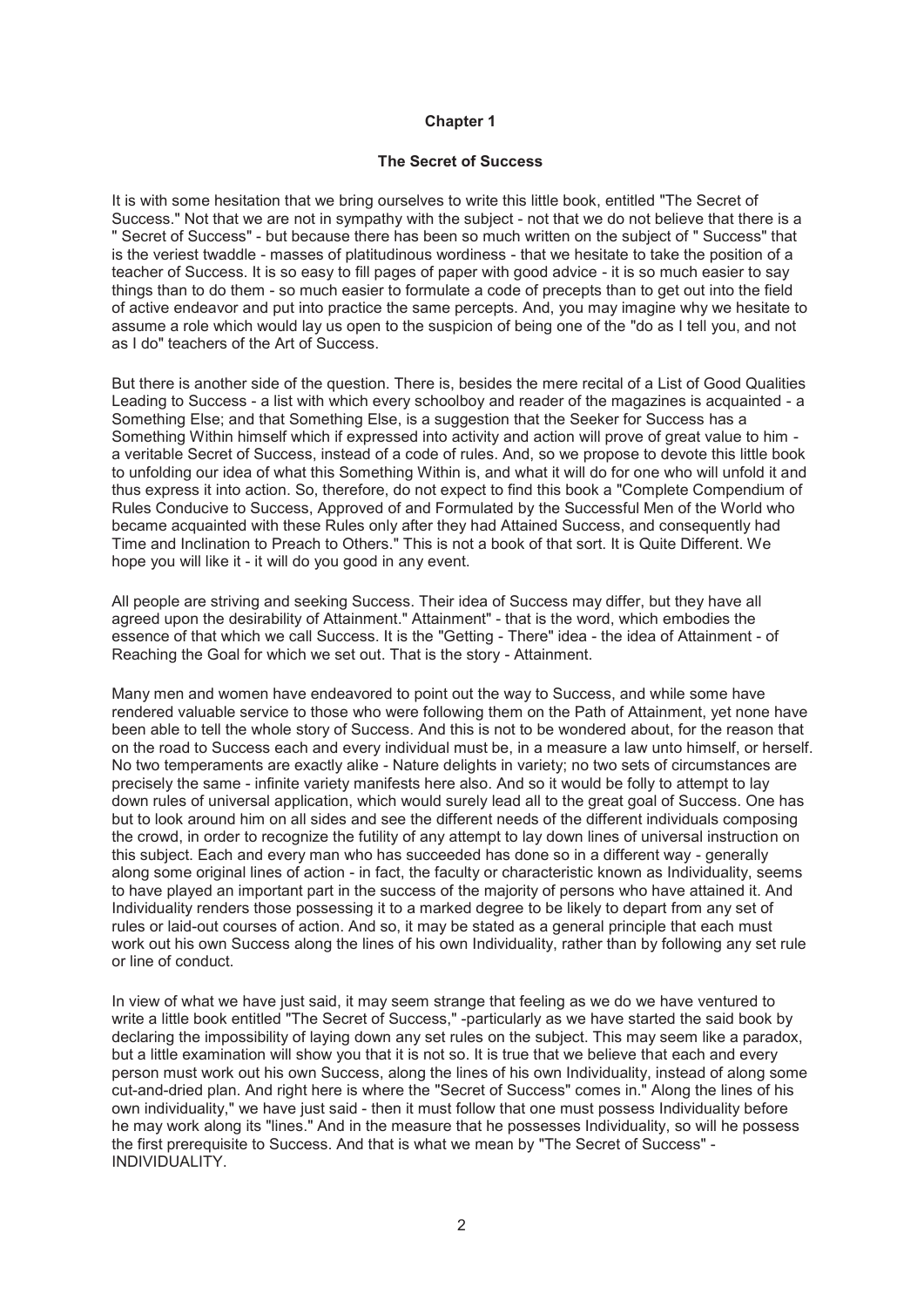Every person possesses dormant and latent Individuality - but only a few allow it to express itself. The majority of us are like human sheep trotting along complacently after some self-assertive bellwether, whose tinkling bell serves to guide our footsteps. We have absorbed the notion somehow that these bellwethers possess the sum and substance of human knowledge and power, and ability to think and instead of unfolding our own dormant powers, and latent possibilities, we allow them to remain in obscurity, and we trot along, jogitty-joggity-jog after our pet bellwether. People are very much like sheep in this way - they are obedient and imitative animals, and rather than assume the responsibility of directing their own footsteps, they wait until someone takes the lead, and then away they stampede after him. Is it any wonder that the leaders claim the choicest pickings for themselves, and allow the flock to get only the scrubby grass? Not a bit of it - they have earned the choice bits by reason of lock of Individuality and Initiative on the part of those following them - in fact, they were chosen as leaders because of this self-assertive, and self-directive quality. If they had stood back in a modest, mild manner, they would have been pushed aside by the flock that would disclaim them as leaders, in favor of others who knew how to push to the front.

Now, in this little book we shall not endeavor to awaken a spirit of "bellwetherism" [bellwether - one that serves as a leader or as a leading indicator of future trends] in you, nor to urge you to strive to lead the flock – there is nothing in the mere leading of people other than vainglory and petty selfsatisfaction. The desirable thing is to possess sufficient Individuality and Initiative to be your own bellwether – to be a law unto yourself, so far as other men are concerned. The great men – the strong men – care nothing for the flock, which so obediently trots along after them. They derive no satisfaction from this thing, which pleases only inferior minds, and gratifies only petty natures and ambitions. The big men – the great spirits of all ages – have derived more satisfaction from that inward conviction of strength and ability which they felt unfolding into activity within themselves, than in the plaudits of the mob, or in the servility of those imitative creatures who sought to follow in their footsteps.

And, this thing called Individuality is a real thing. Inherent in each of us, and which may be developed and brought into activity in each one of us if we go about it right. Individuality is the expression of our Self – that Self which is what we mean when we say "I". Each of us is an Individual – an "I" – differing from every other "I" in the universe, so far as personal expression is concerned. And in the measure that we express and unfold the powers of that "I", so are we great, strong and successful. We all "have it in us" – it depends upon us to get it out into Expression. And, this Individual Expression lies at the heart of the "Secret of Success". And that is why we use the term – and that is what we shall tell you about in this little book. It will pay for you to learn this "Secret".

 $-(-)$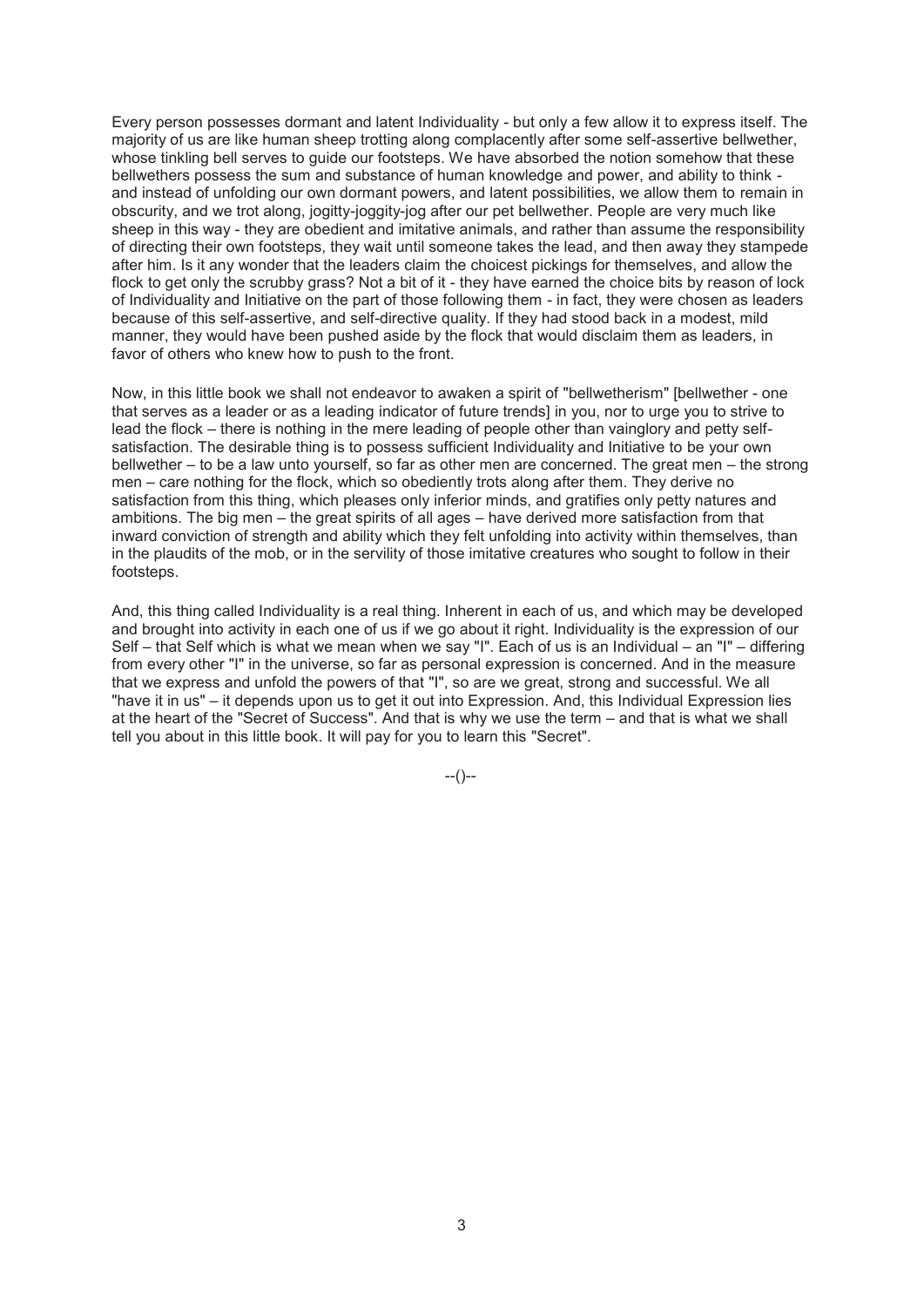#### **The Individual**

In our last lesson we stated that we considered the "Secret of Success" to consist principally of the Free Expression of the Individual - the "I." But before you will be able to apply this idea successfully, you must first awaken to a realization of what the Individual - the " I" within you - really is. This statement may appear ridiculous at first to many of you, but it will pay you to acquaint yourself fully with the idea behind it, for upon the true realization of "I" comes Power.

If you will stop and take stock of yourself, you will find that you are a more complex being than you had at first considered yourself to be. In the first place there is the "I," which is the Real Self or the Individual, and there is the "Me," which is something attached to and belonging to the "I" - the Personality. For proof of this, let the "I" take stock of the "Me," and it will find that the latter consists of three phases or principles, (i.e. 1. The Physical Body; 2. The Vital Energy; 3. The Mind). Many people are in the habitat of regarding their bodies as the " I" part of them, but a little consideration will show them that the body is but a material covering, or machine through which and by means of which the " I" is able to manifest itself. A little thought will show that one may be vividly conscious of the " I Am" part of himself while totally oblivious of the presence of the physical body. This being so, it follows that the "I" is independent of the body, and that the latter falls into the "Me" classification. The physical body may exist after the "I" has left it - the dead body is not the "I." The physical body is composed of countless particles which are changing places every moment of our lives - our body of today is entirely different from our body of a year ago.

Then comes the second principle of the "Me" - the Vital Energy, or what many call Life. This is seen to be independent of the body, which it energizes, but it, too, is transitory and changeable, and readily may be seen to be but a something used to animate and energize the body - an instrument of the " I," and therefore a principle of the " Me" . What, then, is left to the "I" to examine and determine its nature? The answer that comes naturally to the lips is, "The Mind, by which I know the truth of what you have just said." But, stop a moment, you have said, speaking of the mind, "by which I know" – have you not, in saying this, acknowledged the mind to be a something through which the "I" acts? Think a moment - is the mind YOU? You are aware that your mental states change - your emotions vary - your feelings differ from time to time - your very ideas and thoughts are inconsistent and are subject to outside influences, or else are molded and governed by that which you call "I", or your Real Self. Then there must be something behind Mental States, Ideas, Feelings, Thoughts, etc., which is superior to them and which " knows" them just as one knows a thing apart from itself but which it uses. You say "I" feel; "I" think; "I" believe; "I" know; "I" will; etc., etc. Now which is the Real Self? The Mental States just mentioned or the "I" which is the subject or Real Cause of the mental phenomena? It is not the Mind that knows, but the "I" which uses the Mind in order to know. This may seem a little abstruse to you if you have never been made a study of the subject, but think it over a little and the idea will clearly define itself in your mind.

We are not telling you these things merely to give you an idea of metaphysics, philosophy, or psychology - there are many books that go into these matters at length and in detail - so it is not for that reason. The real reason is that with a realization of the "I" or Real Self, comes a sense of Power that will manifest through you and make you strong. The awakening to a realization of the "I", in its clearness and vividness, will cause you to feel a sense of Being and Power that you have never before known. Before you can express Individuality, you must realize that you are an Individual. And you must be aware of this "I" within you before you can realize that you are an Individual.

The "Me" side of you is what is called Personality, to the outer appearance of yourself. Your Personality is made up of countless characteristics, traits, habits, thoughts, expressions and motions it is a bunch of peculiarities and personal traits that you have been thinking was the real "I" all this time. But it is not. Do you know what the idea of Personality arose from? Let us tell you. Turn to the pages of any good dictionary, and you will see that the word originated from the Latin word " Persona", meaning " a mask used by actors in ancient times", and which the word in turn was derived from two other words, "sonare," meaning to " sound," and " per," meaning " through," the two words combined meaning " to sound through" - the idea being that the voice of the actor sounded through the mask of the assumed personality or character. Webster gives the following as one of the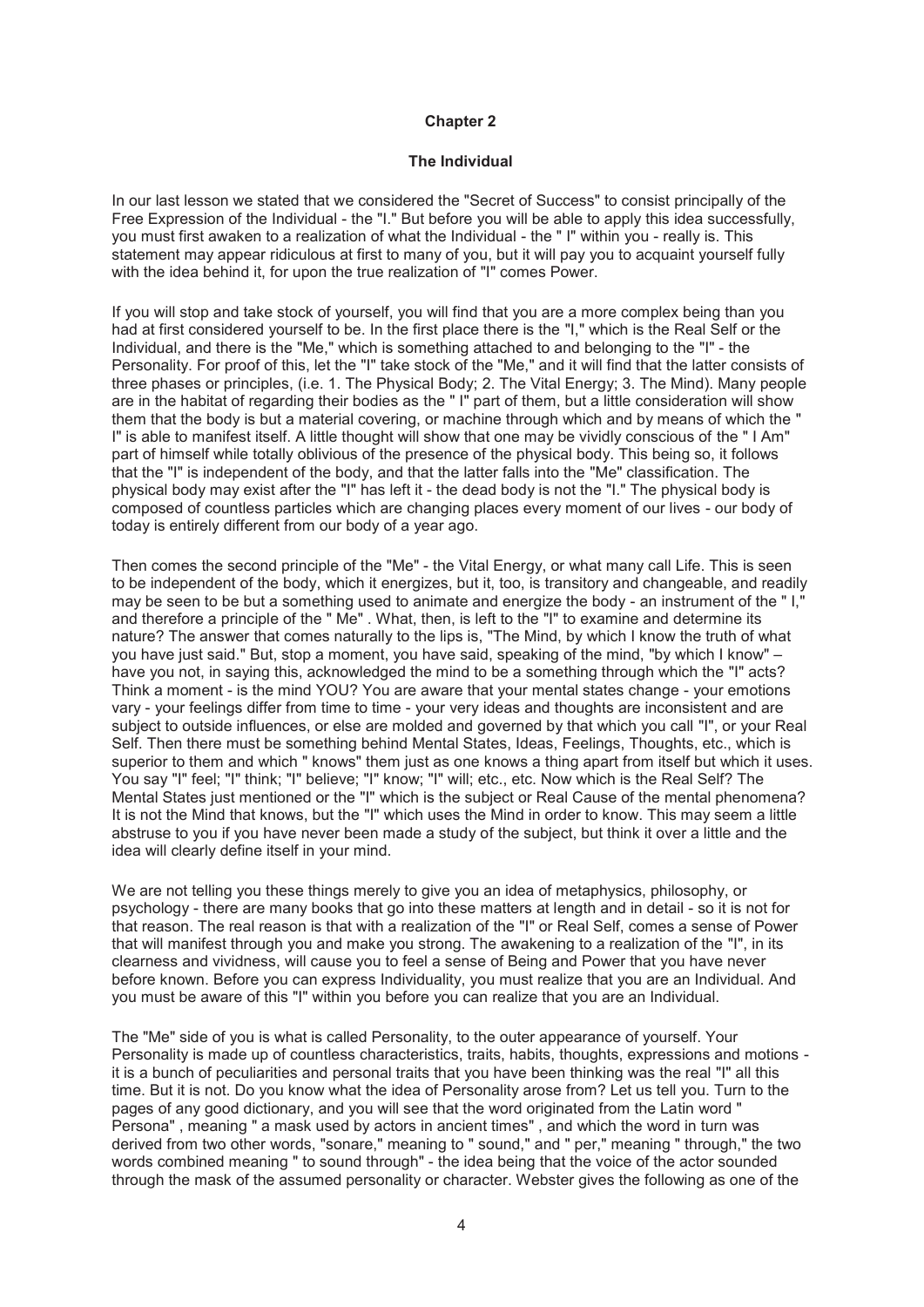meanings of "Person," even to this day: "A character or part, as in a play; an assumed character." So then, Personality means the part you are playing in the Great Play of Life, on the Stage of the Universe. The real Individual concealed behind the mask of Personality is YOU - the Real Self - the "I" - that part of you which you are conscious when you say "I AM," which is your assertion of existence and latent power." Individual" means something that cannot be divided or subtracted from something that cannot be injured or hurt by outside forces - something REAL. And you are an Individual - a Real Self - an "I" - Something endowed with Life, Mind, and Power, to use, as you will.

A poet named Orr wrote:

Lord of a thousand worlds am I, And I reign since time began; And night and day, in cyclic sway, Shall pass while their deeds I scan. Yet time shall cease ere I find release, For I AM the soul of Man

--()--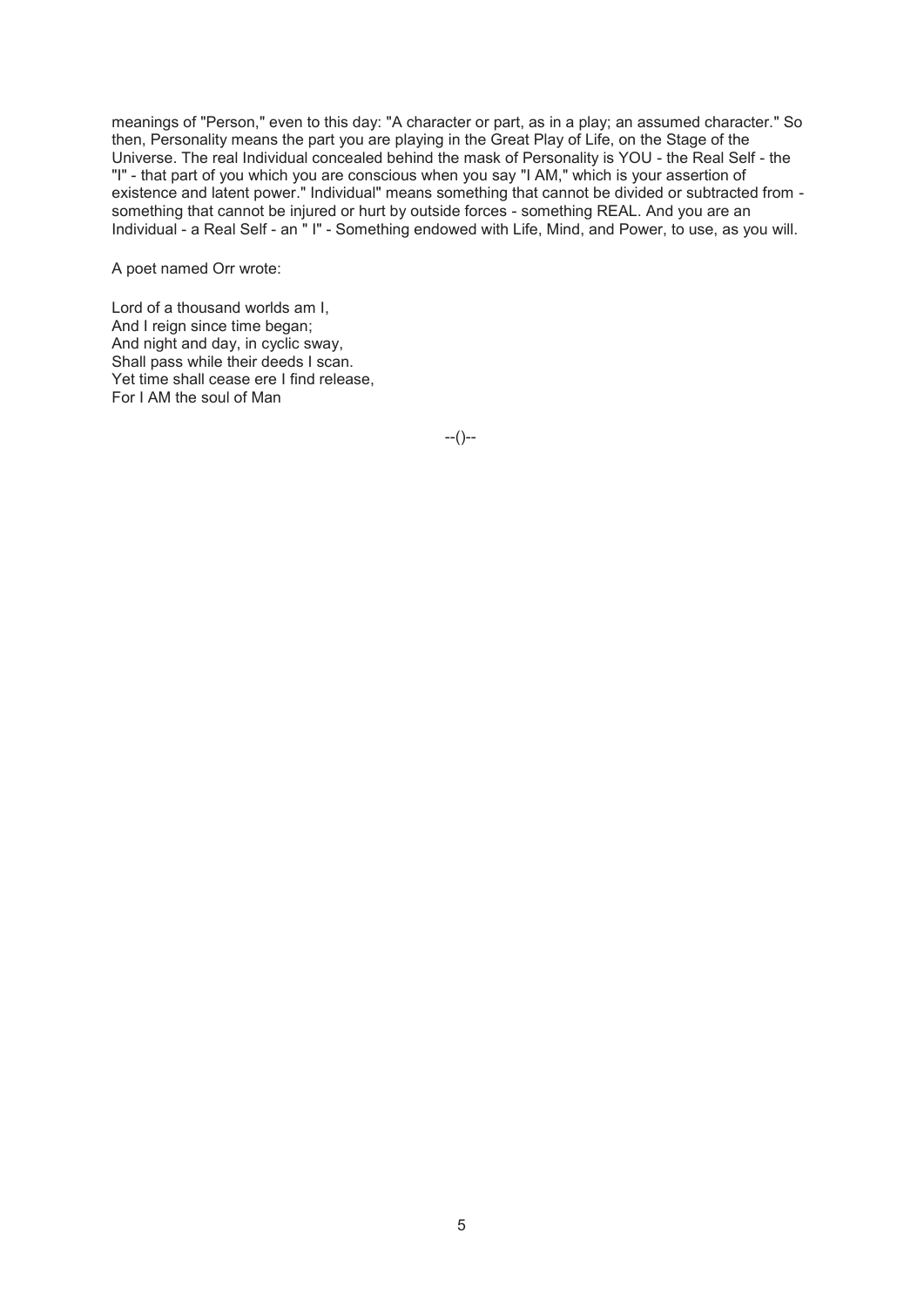#### **Spiritedness**

To many of you, the title of this lesson - Spiritedness - may seem to have some connection with "spirits," "disembodied entities," or else the "soul" or some higher part of it, to which the name Spirit is often applied. But, in this case, we use the word in a different sense, and yet in a sense approved by many advanced teachers and investigators of the occult and spiritual. One of the meanings of the word " spirit" as given by Webster is as follows:" Energy, vivacity, ardor, enthusiasm, courage," etc., while the same authority defines the word " spirited" as:" Animated; full of life and vigor, lively," etc. These definitions will give you a hint of the sense in which we are now using the term, but there is still more to it.

To use the word Spirit expresses the idea of the real essential nature of the Universal Power, and which is also manifested in man as the center of his being - his essential strength and power, from whence proceeds all that renders him an Individual. Spiritedness does not mean the quality of being ethereal, "goody-goody," spiritual, otherworldly, or anything of that sort. It means the state of being "animated," meaning, "possessed of life and vigor" - so that the state is really that of being filled with Power and Life. And that Power and Life comes from the very center of one's being - the "I AM" region or plane of mind and consciousness.

Spiritedness is manifested in different degrees among different men - and even among the animals. It is an elementary, fundamental, primitive quality and expression of Life, and does not depend upon culture, refinement or education - its development seems to depend upon such instinctive or intuitional recognition of the Something Within - the Power of the Individual which is derived from that Universal Power of which we are all expressions. And even some of the animals seem to possess it.

A recent writer on the "Taming of Animals" expresses instinctive realization of Spiritedness among some of the higher animals as follows:" Put two male baboons in the same cage, and they will open their mouths, show all their teeth, and 'blow' at each other. But one of them, even though he may possess the uglier dentition, will blow with a difference, with an inward shakiness that marks him as the under dog at once. No test of battle is needed at all. It is the same with the big cats. Put two, or four, or a dozen lions together, and they also, probably without a single contest, will soon discover which one of them possesses the mettle of the master. Thereafter he takes the choice of the meat; if he chooses, the rest shall not even begin to eat until he has finished; he goes first to the fresh pan of water. In short he is 'king of the cage. 'Now, then, when a tamer goes into a den with a big cat that has taken a notion to act 'funny,' his attitude is almost exactly that of the 'king beast' above mentioned would be toward a subject rash and ill advised enough to challenge his kingship."

You will notice in the above quotation, that the writer states clearly that it is not always the baboon with the fiercest tusks that is the master, neither does the " king lion" necessarily assert his dominion by winning a physical fight - it is something far more subtle than the physical - it is the manifestation of some soul quality of the animal. And so it is with men, it is not always the biggest and strongest physically who rule -the ruler becomes so by reason of the mysterious soul quality which we call Spiritedness, and which men often call " nerve," or " mettle," or " sand." When two individuals come into contact with each other there is mental struggle - there may not be even a word uttered - and yet soul grapples with soul as the two pairs of eyes gaze into each other, and a subtle something in each engages and grapples with a subtle something in the other. It may be all over in a moment, but the conflict is settled for the time, and each of the mental combatants knows that he is victor or defeated, as the case may be. There may be no feeling of antagonism between the parties engaging, but nevertheless there seems to be an inward recognition on both sides that there is something between them always leads. And this leadership does not depend upon physical strength, intellectual attainment, or culture in the ordinary sense, but upon the manifestation and recognition of that subtle quality that we have called Spirit.

People unconsciously assert their recognition of quality in themselves and others, by their use of the term. We often hear of people "lacking spirit"; being "spiritless"; and of others having had "their spirit broken;" etc. The term is used in the sense of "mettle." A "mettled" horse or man is "high-spirited," according to the dictionaries; and the same authorities define "mettlesome" as "full of spirit," so you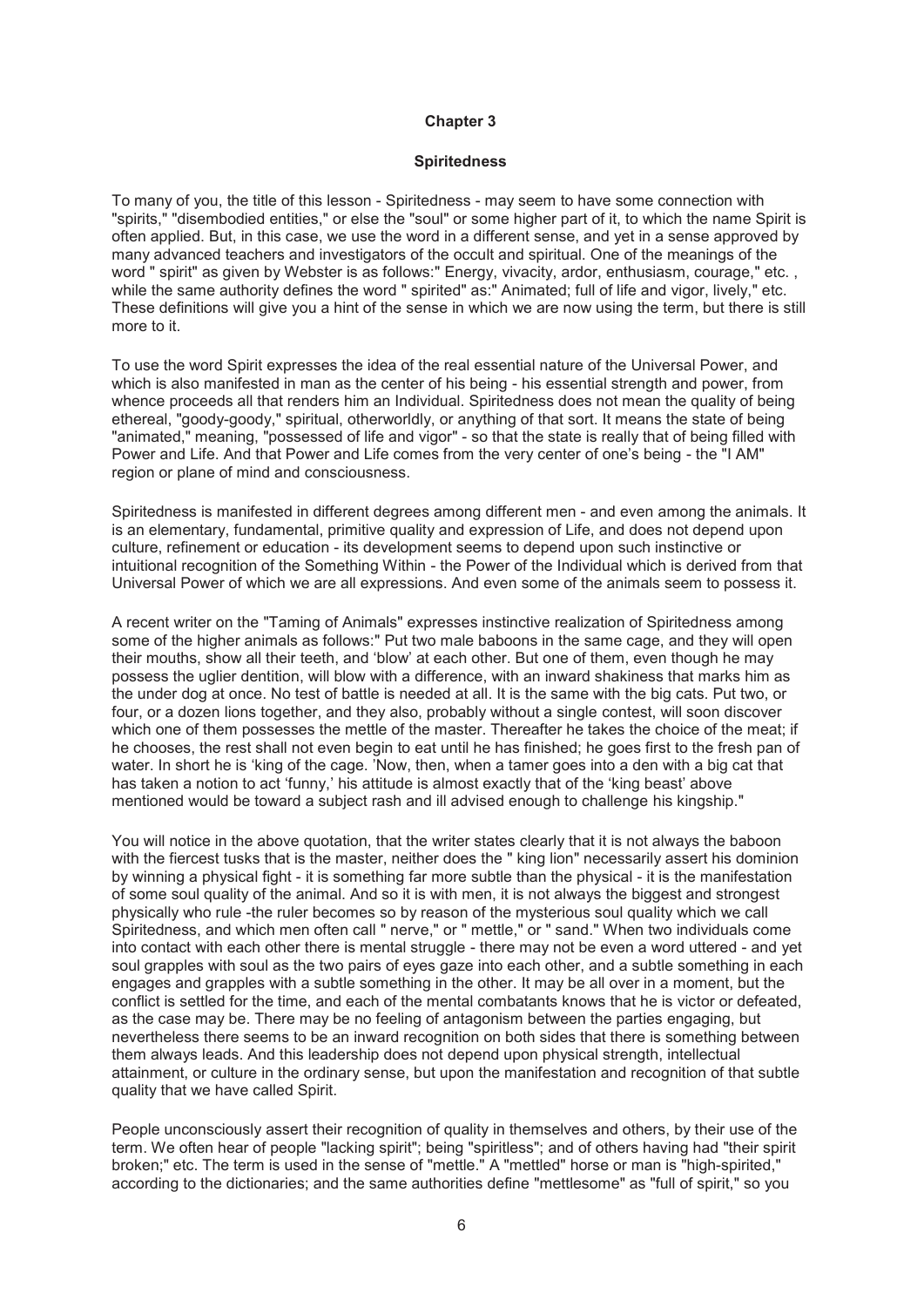see the term is used as we have employed it - but the explanation of the source of the "spiritedness" is not given. Breeders of thoroughbred racing horses will tell you that a horse having " spirit" will run a gamer race and will often outdistance and out-wind a horse having higher physical characteristics, but less "spirit" or "class." Horsemen insist that the possession of "spirit" in a horse is recognized by the other horses, who are effected by it and become discouraged and allow themselves to be beaten, although often they may be better racing machines, physically. This spirit is a fundamental vital strength possessed by all living things in degrees - and it may be developed and strengthened in one's self. In our next lesson we shall recite a few instances of its manifestation among men.

Oliver Wendell Holmes, in one of his books, gives the following vivid description of the conflict of spiritedness between two men: "The Koh-i-noor's face turned so white with rage that his blue-black mustache and beard looked fearful against it. He grinned with wrath, and caught at a tumbler, as if he would have thrown its contents at the speaker. The young Marylander fixed his clear, steady eye upon him, and laid his hand on his arm, carelessly almost, but the Jewel felt that he could not move it. It was no use. The youth was his master, and in a deadly Indian hug in which men wrestle with their eyes, over in five seconds, but which breaks one of their two backs, and is good for three score years and ten, one trial enough - settles the whole matter - just as when two feathered songsters of the barnyard, game and dunghill, come together. After a jump or two at each other, and a few sharp kicks, there is an end to it; and it is 'After you, monsieur,' with the beaten party in all the social relations for all the rest of his days."

Fothergill says: "Emily Bronte sketched out her ideal of a being possessed of immense willpower in a thorough ruffian - Heathcliff. A massive, muscular brute! Well, it was a girl's conception of a strong man; but I think I have seen some quiet, inoffensive-looking men in spectacles, who could very soon have shown the ruffian where the superiority lay."

A celebrated historical example of Spiritedness, under apparently overwhelming odds, is that of the interview between Hugo, Bishop of Lincoln and Richard Coeur de Lion, in the church of Roche d'Andeli. In his desire to prosecute the war in Normandy, Richard demanded additional supplies and money from his barons and bishops, but Hugo refused to furnish men or money. He claimed that although the See [seat of authority of a Bishop] of Lincoln was legally bound to supply men and money for military service within the four seas of Britain, the war in Normandy did not come under that head, and he defied the king. King Richard, called the Lion-Hearted, was a dangerous man to defy, and so when he summoned Bishop Hugo to Normandy, and the latter went forth to beard the lion in his den, few doubted the outcome, and the bishop's downfall was taken as a matter of course. When the bishop landed in Normandy two friendly barons who informed him that the king was in a terrible rage against him, and who advised him to send some humble, conciliatory message to him before entering the royal presence. But the bishop refused to do this, and proceeded boldly to meet his monarch. Richard was sitting at Mass when the bishop entered. Hugo walked up to him, and disregarding his frown, said, "Kiss me, my lord King!" Richard turned wrathfully away, withholding his salute. But Hugo, gazing into his eyes, and shaking the royal shoulder vigorously, repeated his demand." Thou hast not deserved it," roared the king in anger and chagrin." I have," retorted Hugo, shaking the royal shoulder the harder. The king gradually dropped his eyes from those of the bishop, and gave the kingly salute and kiss, and the bishop passed on calmly to take part in the service. Hugo afterward defied the king in his council chamber, and persisted in his refusal, and even ventured to rebuke his royal master for infidelity to the queen. The council was astounded, for knowing Richard's courage and fiery temper they expected to see Hugo crush in a moment - but instead he emerged the victor in the struggle of Spiritedness. The historian says: "The Lion was tamed for the moment. The King acknowledged nothing, but restrained his passion, remarking afterward, 'If all bishops were like my lord of Lincoln, not a prince among us could lift his head among them. '"

And this was not the first time that this doughty Bishop of Lincoln had vanquished a king. In his earlier days, shortly after King Henry Plantagenet had created him bishop, he became involved in a fierce dispute with that monarch. Henry was at Woodstock Park surrounded by his courtiers when Hugo approached. The king feigned not to see the bishop, taking no notice whatsoever of him. After a few moments of strained silence, the bishop, pushing aside a powerful earl who was seated by the king's side, took his place beside the king. The king pretended to be mending his leather glove. The bishop cheerfully and lightly said: "Your Majesty reminds me of your cousin at Falaise." Falaise was the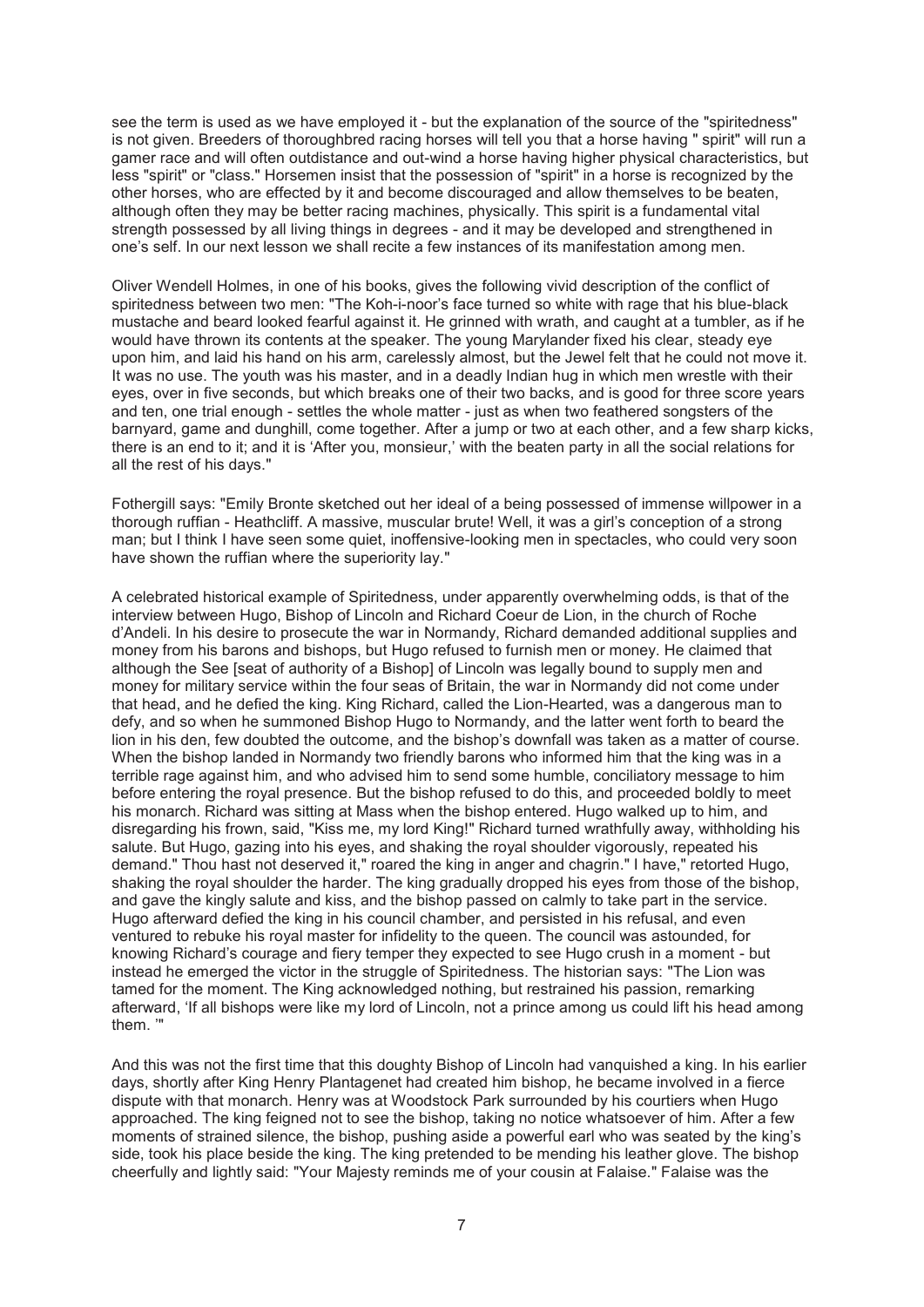place at which Henry's ancestor Duke Robert met Arlotta, the daughter of a tanner of leather, who bore him his illegitimate son who was afterward known as William the Conqueror. The Bishop's impudent allusion to the king's ancestry was too much for the latter, and he was badly worsted in the encounter and later acceded to the wishes of the bishop.

But as Fothergill truly says: "It is a great mistake to suppose that this Will is disposed to air itself on all occasions; far from it. It often has a tendency to conceal itself, and is not rarely found under and exterior of much pleasantness. There are men, and women, too, who present an appearance of such politeness that they seem to have no will of their own; they apparently exist merely to do what is agreeable to others; but just wait till the time comes, and then the latent will-power is revealed, and we find under this velvet glove the iron hand - and no mistake about it. It is the secret of the diplomatist. Talleyrand possessed it to a remarkable degree, and was a cool, bold, successful diplomat; Cavour also possessed this power and used it wisely. The blusterer and bragger are devoid of it." It is a subtle, tenuous Power, resting latent beneath the surface and out of evidence - but when needed it flashes forth like the dynamic electric spark, driving all before it. It is an elemental force, of irresistible power.

--()--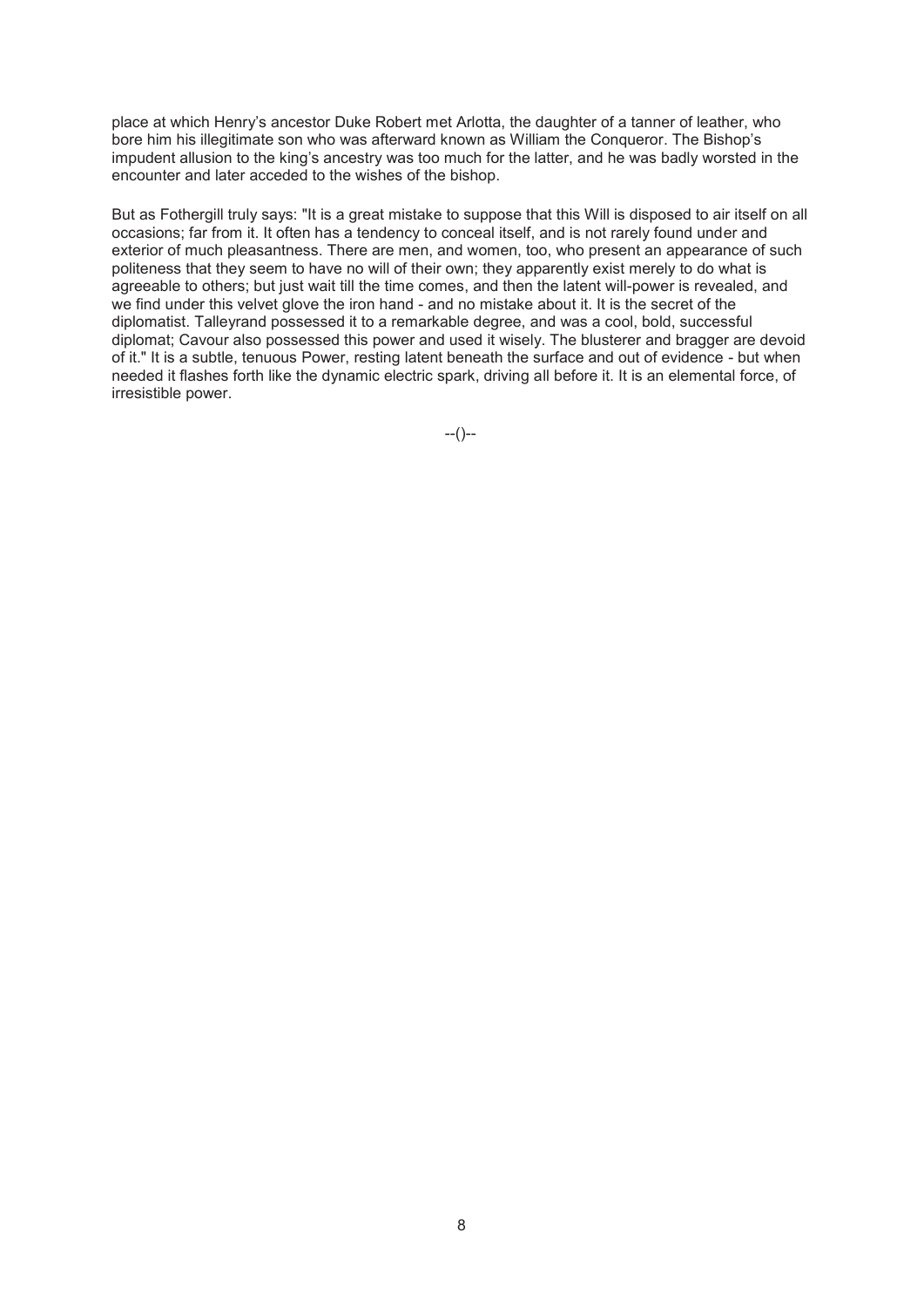#### **Latent Powers**

The majority of you know by actual experience in everyday life that we have within our physical organism that which we call "second-wind." We have essayed some physical task, and after a bit found ourselves "winded," that is short of breath, and we are tempted to stop and rest our panting bodies. But, we have also found by experience that if we will stick to the task at hand the feeling of physical distress will usually pass away, and we will gain what is called our "second-wind." Now just what this "second-wind" is, is a matter that has long perplexed physiologists, and even today they have not been able to hand us down a very good guess at the underlying cause of the phenomenon. It seems to be a fresh start acquired by reason of the opening up of reserve stores of vital energy – latent physical power stored away for such emergencies. All persons who have engaged in athletic sports know very well the details of this peculiar physiological phenomenon – its actuality is too firmly established to admit any doubt.

And, as is often the case, examination shows a curious parallel between the working of Nature on the mental plane and on the physical. Just as there is a physical "second-wind," so is there a mental reserve force or latent energy upon which we can draw and thus get a fresh start. The phenomena attendant upon physical "second-wind," as noted above, is almost exactly duplicated by certain mental phenomena. We may be jaded while performing some tedious bit of mental work, and we begin to feel that we are "all in," when lo! Some new in – and away we are off with a full mental "second-wind" doing our work with a freshness, vigor and enthusiasm far surpassing the original effort. We have tapped into a fresh source or supply of mental energy.

The majority of us have little or no conception of the reserve mental energies and forces contained within our being. We jog along at our customary gait, thinking that we are doing our best and getting all out of life that there is in it – think we are expressing ourselves to our utmost capacity. But we are living only in the first-wind mental state, and behind our working mentality are stores of wonderful mental energy and power – faculties lying dormant – power lying latent – awaiting the magic command of the Will in order to awaken into activity and outward expression. We are far greater beings than we have realized – we are giants of power, if we did but know it. Many of us are like young elephants that allow themselves to be mastered by weak men, and put through their paces, little dreaming of the mighty strength and power concealed within their organisms. Those of you who have read our little manual entitled "The Inner Consciousness" will recall what we said therein regarding the regions above and below the plane of the ordinary outer consciousness. And on those hidden planes of the mind, are untold possibilities – the raw materials for mighty mental tasks and achievement – the storage batteries of wonderful accomplishment. The trouble with us is that we do not realize the existence of these faculties. We think that we are merely what we manifest in our ordinary dogtrot gait. Another problem is that we have not had the incentive to take action – we have lacked the interest to do great things – we haven't wanted to hard enough. This "want-to-hardenough" is the great inciting power in life. Desire is the fire which rouses up the steam of Will. Without Incentive – and that means Desire – we accomplish nothing. Given the great, earnest, burning ardent Desire as an animating force – the great incentive to take action, and we are able to get up this mental " second-wind" – yes, third, fourth, and fifth winds – tapping one plane of inward power after another, until we work mental miracles.

We wonder at the achievements of the great men in all walks of life, and we are apt to excuse ourselves by the sad remark that these people seem to "have it in them," while we have not. Nonsense, we all have it in us to do things a hundred times greater than we are doing. The trouble is not in greater than we are doing. The trouble is not in the lack of power and mental material, but in the Desire and Interest, and Incentive to arouse into activity those wonderful storehouses of dynamic power within our mentality – we fail to call into our disposal, and which is like all other natural powers and forces eager and anxious to be manifested and expressed. Yes, that's what we said "anxious and eager," for all natural forces, penned up and in a static condition seem to be bursting with desire to manifest and express into outer dynamic activity. This seems to be a law of life and nature. Nature and all in it seems to be eager for active expression. Have you not been surprised at yourselves at times, when under some slightly higher pressure and incentive Something Within you seemed to break its bounds and fairly carry you off of your feet in its rush into active work? Have you not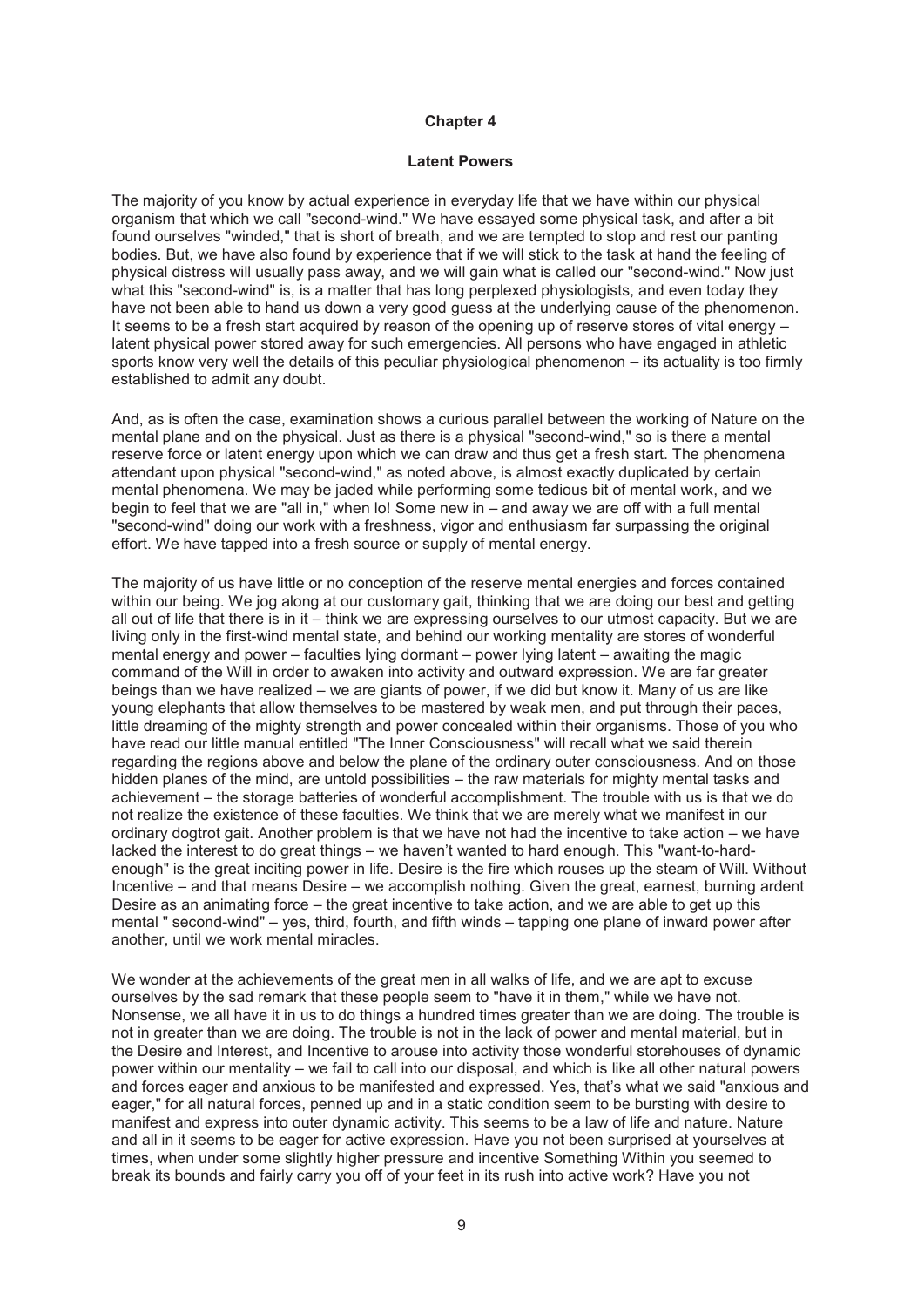accomplished tasks under the s tress of a sudden urgent need, that you would have deemed impossible in cold-blood. Have you not carried all before you when you "warmed-up" to the task, whereas your ordinary self would have stood around doing nothing under ordinary circumstances.

Earnestness and Enthusiasm are two great factors in bringing into operation these latent forces, and dormant powers of the mentality. But one need not stand by and wait until you work yourself into a fit of fervor before the energies spring into action. You can by a careful training of the Will – or rather, by a carefully training of yourself use you Will – manage to get hold of the mental throttle, so that you may pull it down and turn on a full head of steam whenever necessary. And when you have once mastered this, you will find that you are not any more tired when running under full pressure, than when you are crawling along - this being one of the Secrets of Success.

To many a person, the term "The Will," means merely a firm, steadfastness of mind, akin to Determination and Fixity of Purpose. To others it means something like Desire. To others, it means "the power of choice," etc. But to occultists, the Will is something far more than these things – it means a Vital Power – an Acting Force of the Mind – capable of dominating and ruling the other mental faculties as well as projecting itself beyond the mental organs of the individual and affecting others coming within its field of influence. And it is in this sense that we use the word "Will" in this lesson.

We have no desire to take the reader into the dim realms of metaphysics, or even into the lighter but still arduous paths of scientific psychology, but we must acquaint him with the fact of the existence of this thing that we call Will Power, and its relation to the "I." Of all the mental faculties or powers, that of the Will is the closest to the "I" or Ego of the person. It is the Sword of Power clasped in the hand of the Ego. One may divorce himself in thought from the other mental faculties and states, but when he thinks of the "I" he is bound to think of it as possessing that power which we call Will. The Will is a primal, original power of the "I" which is always with it until the end. It is the force with which he rules (or should rule) his mental and physical kingdom – the power of which his Individuality manifests itself upon the outside world.

Desire is the great motive power inciting the Will to action in life. As we have shown you the action of Will without the motive power of Desire is unthinkable, and therefore it follows that the culture and right direction of Desire carries with it the channel of expression and manifestation of the Will. You cultivate certain Desires, in order that the Will may flow out along these channels. By cultivating the Desire along certain lines, you are making channels along which the Will may flow in its rush toward expression and manifestation. So be sure to map out your Desire channels clearly by making the proper Mental Images of what you want – be sure and make the Desire channels deep and clear-cut by the force of repeated attention and autosuggestion.

History is filled with examples of men who have developed the use of the Will. We say "developed the use" rather than "developed Will," for man does not develop his Will – his Will is always there ready for use – a man develops his ability to use the Will – perfects himself in its use. We have frequently used the following illustration, and have not been able to improve upon it: Man is like a trolley car, with the upraised trolley-pole of his mind reaching out to the live wire of Will. Along that wire is flowing the current of Will Power, which it " taps" and draws down into his mind, and by which he is able to move, and act and manifest power. But the power is always in the Wire, and his "developing" consists in the ability to raise the pole to the Wire, and thus "tap into" its energy. If you will carry this idea in your mind, you will be able to apply this truth more easily in your everyday life.

A great promoter of the steel-pen, and electroplating industries, possesses this quality to a marked degree. It has been said of him that: "He had, to begin with, a strong, powerful, almost irresistible Will; and whoever and whatever he opposed, he surely conquered in the end." Buxton said: " The longer I live, the more certain I am that the great difference between men, between the feeble and the powerful, the great and the insignificant, is Energy – Invincible Determination – a purpose once fixed, and the Victory or Death. That quality will do anything that can be done in this world – and no talents, no circumstances, no opportunities, will make a two-legged creature a man without it. In this last quotation and the one preceding it, the idea of Persistence and Determination is identified closely with that of Will. And they are closely identified, the idea being that the Will should be held close, fast, and steadily against the task to be accomplished, just as the steel chisel is held firmly up against the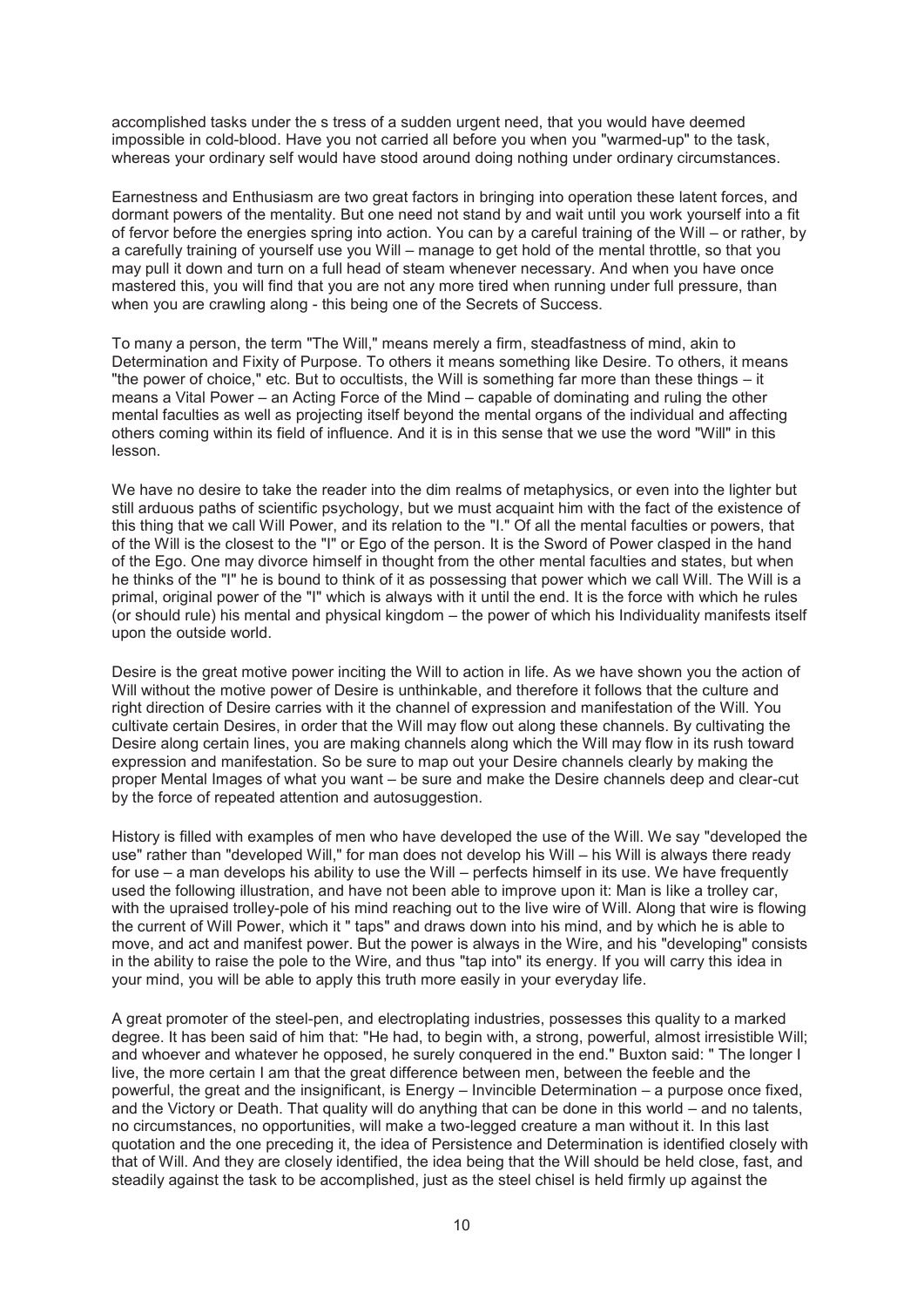object on the lathe, until its work is accomplished. It is not the mere Determination or Persistency that does the work – these would be of no avail unless the Will were there to do the cutting and shaping. But then again, there is a double-aspect of Will here – the Will in one phase does the work, while in another it forces the mind to hold it up against the task. So, in a sense the Will is the power back of Determination and persistency, as well as the force doing the work – the cutting-edge of the chisel, as well as the firm hand that holds it to its work.

Simpson has said: "A passionate Desire, and an unwearied Will can perform impossibilities, or what would seem to be such, to the cold and feeble." Disraeli said: "I have brought myself by long meditation to the conviction that a human being with a settled purpose must accomplish it, and that nothing can resist a Will which will stake even existence upon its fulfillment." Foster says: "It is wonderful how even the casualties of life seem to bow to a spirit that will not bow to them, and yield to sub-serve a design which they may, in their first apparent tendency, threaten to frustrate. When a firm, decisive spirit is recognized, it is curious to see how the space clears around a man and leaves him room and freedom." Mitchell has said:" Resolve is what makes a man manifest; not puny resolve; not crude determination; not errant purpose – but that strong and indefatigable Will which treads down difficulties and danger, as a boy treads down the heaving frost lands of winter, which kindles his eye and brain with a proud pulse-beat toward the unattainable. Will makes men giants."

So, raise that mental trolley-pole, and touch the live wire of Will.

--()--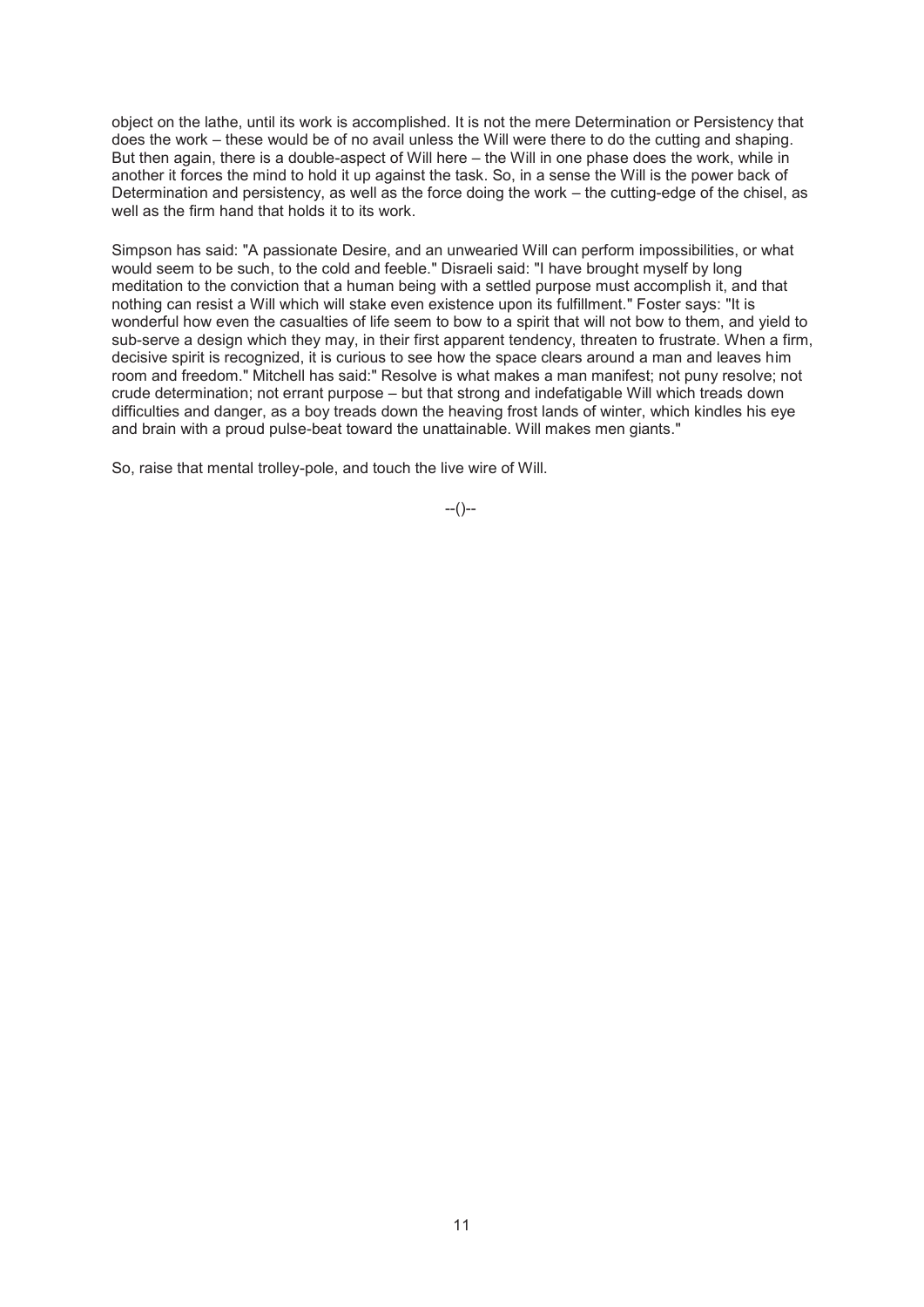#### **Soul-Force**

You often have heard the word "Enthusiasm" used – have used it often yourself. But have you ever thought of what the word really means – from what source it originated – what is its essential spirit? Few have. The word "Enthusiasm" is derived from the Greek term meaning "to be inspired; to be possessed by the gods, etc.," the term having been originally used to designate the mental state of an inspired person who seems to be under the influence of a higher power. The term originally meant, "Inspired by a superhuman or divine power; ecstasy; etc." It is now used, according to Webster, in the sense of: "Enkindled and kindling fervor of soul; ardent and imaginative zeal or interest; lively manifestation of joy or zeal; etc." The word has acquired a secondary, and unfavorable meaning in the sense of " visionary zeal; imaginative fervor; etc." ; but its real and primary meaning is that ardent, lively zeal and interest in a inner forces of one's nature. Real enthusiasm means a powerful mental state exerted in favor of, or against, some idea.

A person filled with Enthusiasm seems indeed to be inspired by some power or being higher than himself – he taps on to a source of power of which he is not ordinarily conscious. And the result is that he becomes as a great magnet radiating attractive force in all directions and influencing those within his field of influence. For Enthusiasm is contagious and when really experienced by the individual renders him a source of inductive power, and a center of mental influence. But the power with which he is filled does not come from an outside source – it comes from certain inner regions of his mind or soul – from his Inner Consciousness. Those who have read our little manual entitled "Inner Consciousness" will readily understand from what part of the mentality such power is derived. Enthusiasm is really "soul power," and when genuine is so recognized and felt by those coming within its field of influence.

Without a certain amount of Enthusiasm no one ever has attained Success, and never will do so. There is no power in personal intercourse that can be compared to Enthusiasm of the right sort. It comprises Earnestness, Concentration, and Power, and there are a very few people that cannot be influenced in some degree by its manifestation by another. Few people realize the actual value of Enthusiasm. Many have succeeded by reason of its possession, and many have failed by reason of its lack. Enthusiasm is the steam that drives our mental machinery, and which indirectly thus accomplishes the great things in life. You cannot accomplish tasks properly yourself unless you manifest a degree of interest in them, and what is Enthusiasm but Interest plus Inspiration – Inspired Interest, that's what Enthusiasm is. By the power of Enthusiasm the great things of life are brought to expression and accomplishment.

Enthusiasm is not a thing, which some possess and others lack. All persons have it potentially, but only a few are able to express it. The majority is afraid to let themselves "feel" a thing, and then to let the "feeling" express itself in powerful action like the steam in an engine. The majority of persons do not know how to get up the steam of Enthusiasm. They fail to keep the fires of Interest and Desire kindled under their mental boiler, and the consequence is they fail to get up the steam of Enthusiasm. Enthusiasm may be developed, by cultivating interest and love of your task. Interest, confidence, and desire arouse Enthusiasm, and it remains for you to either concentrate it so that its effect will be directed strait toward the object, person or thing that you wish to move, or else allow it to dissipate itself in the air without result. Like steam, Enthusiasm may be dissipated or used – by concentrated direction it produces results; and by foolish waste and dissipation it fails to do so. The more interest you take in a thing, the greater does your confidence and desire grow – and from these arise the steam of Enthusiasm. So remember always that Interest is the mother of Enthusiasm.

The enthusiastic man naturally tends toward the optimistic frame of mind, and by doing so he diffuses an atmosphere of confident, cheerful expectation around him which tends to inspire confidence in others, and which aids him in his endeavors. He surrounds himself with a mental aura of Success – he vibrates Success – and those into whose presence he comes, unconsciously take on his vibrations. Enthusiasm is very contagious, and one filled with the right quality, kind and degree of it unconsciously communicates his interest, earnestness and expectations to others. Enthusiasm plays an important part in that which is called Personal Magnetism. It is a live, warm, vital mental quality, and it quickens the pulse of the one using it, and those who are affected by it. It is different from the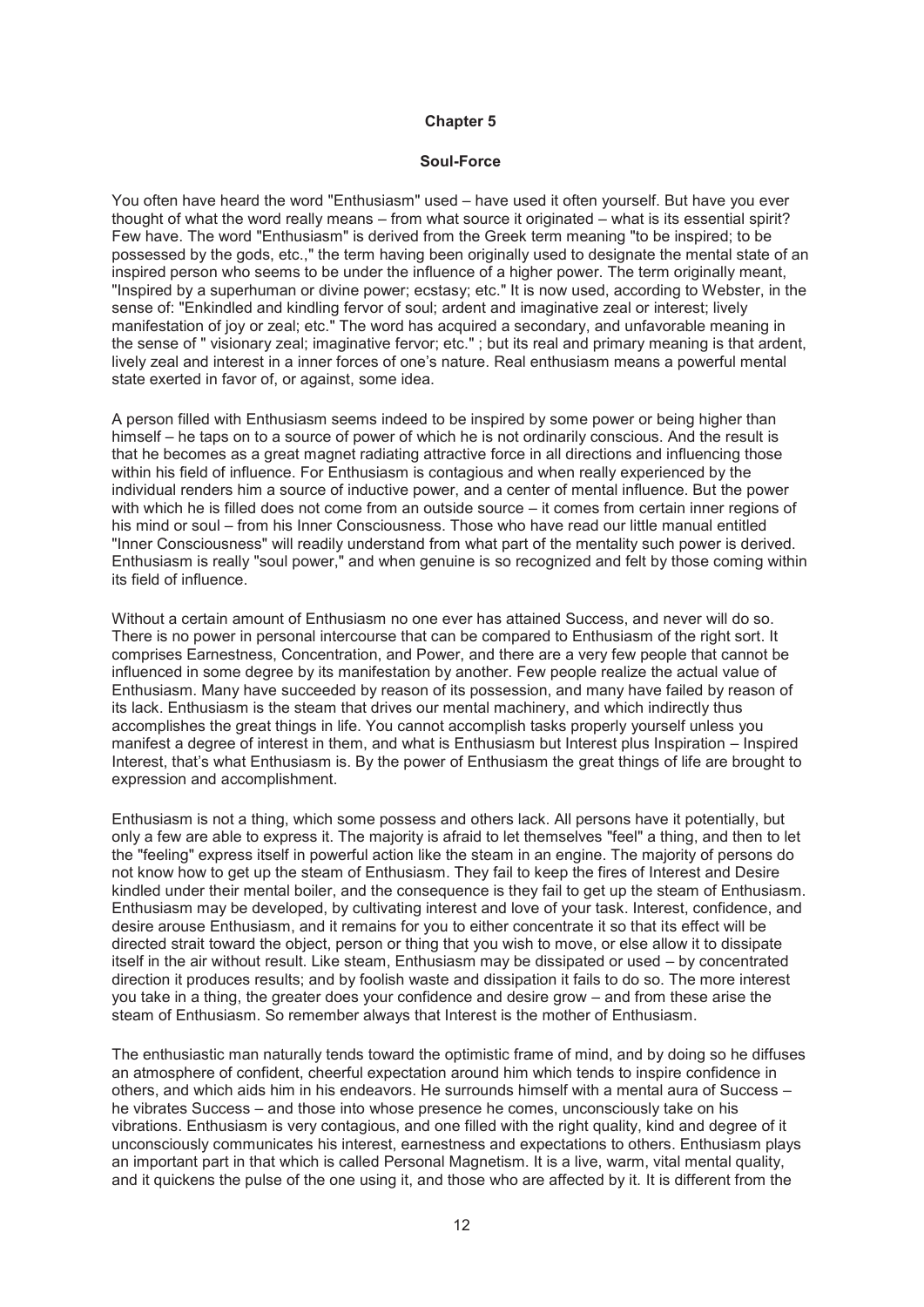cold-blooded indifference that one meets with so often in business, and which causes many a sale to be lost, and many a good thing to be "turned down."

The man who lacks Enthusiasm is robbed of more than half his force of Personal Influence. No matter how good his arguments may be – no matter how meritorious his proposition may be – unless he possess the warm vital quality of Enthusiasm, his efforts are largely wasted, and his result impaired. Think over the salesman who have approached you and remember how some of them produced the chilling effect of a damp cellar upon you, while others caused you to sit up and take notice in spite of yourself by reason of their earnest interest and enthusiasm. Analyze the impression produced upon you by the different people with whom you have come in contact, and then see how great an influence Enthusiasm exerts. And then remember the effect it produces upon yourself, when you feel it. Enthusiasm is Mental Steam – remember that.

A few days ago there was erected a tablet, in one of the great colleges of the land, as a memorial to a former student in its halls. This young man saved the lives of seventeen people during a great storm on the lake. He swam out after them, one by one, and brought them all in alive. He fainted away from exhaustion, and when he recovered consciousness, his first words were, "Boys, did I do my Best?"

The words of this young man express the great question that should urge every true seeker after Success to so live and act that he may be able to answer it in the affirmative. It is not so much a question of " did I do so much," or "did I do as much as some one else?" as it is matter of "DID I DO MY BEST?"

The man who does his best is never a failure. He is always a success, and if the best should be but a poor pretty thing, still the world will place the laurel wreath of victory upon his brow when he accomplishes it. The one who does his best is never a " quitter," or a " shirker" – he stays right on his job until he has bestowed upon it the very best that there is in him to give at that particular time. Such a man can never be a failure.

The man who does his best is never heard asking the pessimistic question, "What's the Use?" He doesn't care a whole lot about that part of it – his mind is fixed upon the idea that he is "on his job," and is not going to be satisfied with anything less than his Best. And when one really is able to answer the great question with an honest, "Yes, I did my Best," then verily, he will be able to answer the "What's the Use" question properly – it is "of use" to have brought out the Best work in oneself, if for no other reason than because it is a Man Making process – a developer of the Self.

This infernal "What's the Use" question seems to have been invented by some pessimistic imp of darkness to use in discouraging people making desperate struggles or leading forlorn hopes. It has brought down many a man into the Mire of Despondency and Failure. Chase it out of you mind whenever it appears, and replace it with the question, "Am I doing my Best," knowing that an affirmative answer settles the other question also. Anything is "Of Use" if it is in the right spirit, in a worthy cause, and because one's own manhood demands it. Yes, even if one goes down to death in the doing of it still it is a Success. Listen to this story, told in a recent magazine article: It is a story of a sailor on the wreck of a German kerosene steamer, which dashed against the rocks of the Newfoundland coast in the early part of 1901. She had taken fire, and had been run ashore on a submerged reef about an eighth of a mile from the coast. The coastline itself was a wall, some four hundred feet high. When morning dawned, the fisherman on shore saw that her boats were all gone, and all the crew and officers had apparently been lost – all except three men. Two of these three men were standing on the bridge – the third was aloft, lashed to the rigging. Later, the watchers saw a tremendous wave strike the vessel, sweeping away the bridge and the two men who had been standing on it. Several hours later they saw the man in the rigging unlash him and beat his arms against his body vigorously, evidently to restore the circulation, which had been almost stopped by the lashing and the extreme cold. The man then took off his coat, waved it to the fishermen on top of the cliff and then plunged into the sea. The first thought was that he had given up the fight and committed suicide – but he was not that kind of a man. He struck out for shore, and reaching it made three separate attempts to secure a foothold on the rocks at the bottom of the cliff. But, he failed – three times was he swept away by the surf, and finally, seeing the futility of his efforts, he swam away again, toward the ship. As the narrator well says:" At that crisis in the struggle ninety-nine men out of a hundred would have given and allowed themselves to drown; but this man was not a quitter."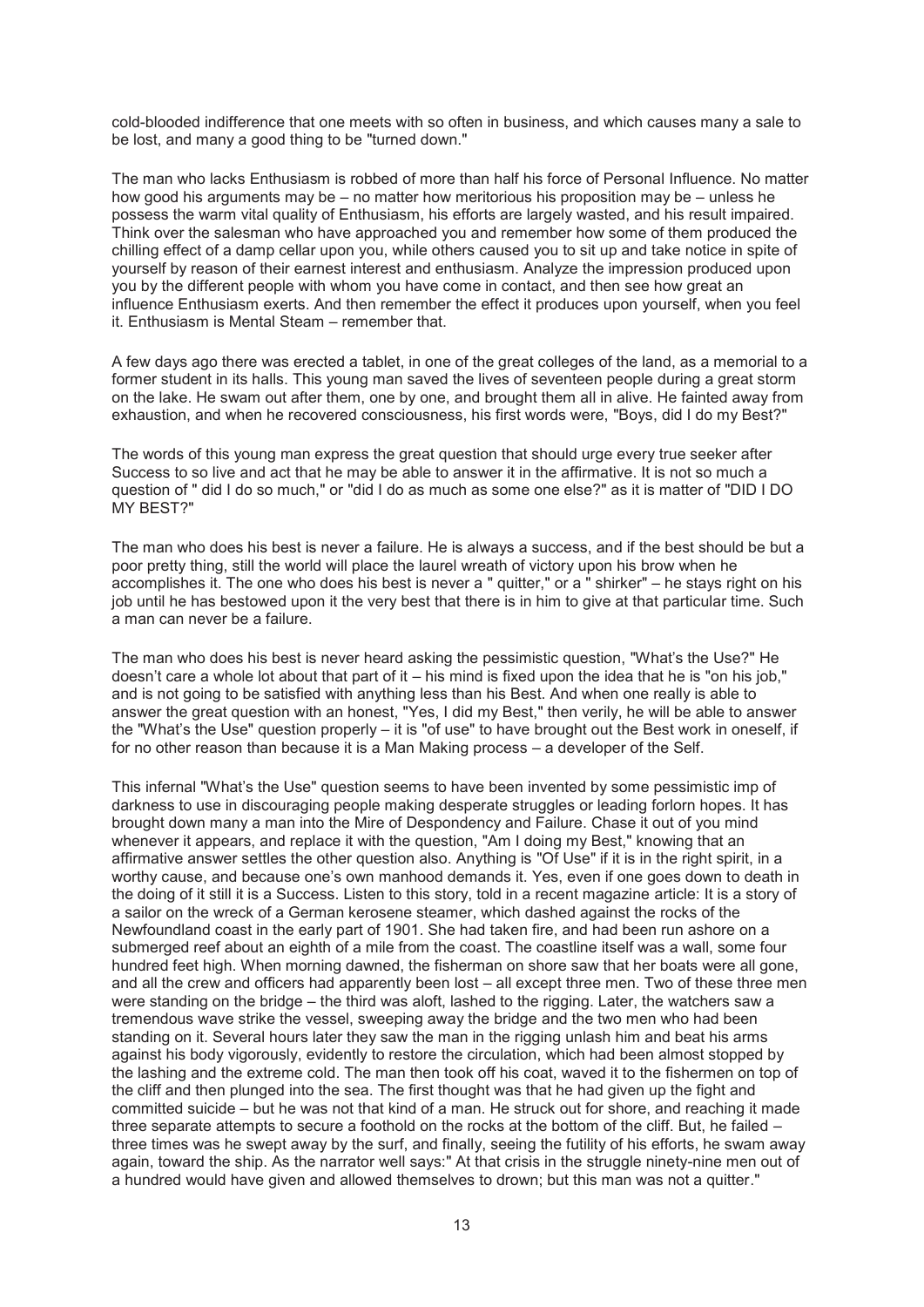After a fierce battle with the waves the man gained the ship, and after a desperate struggle managed to board her. He climbed again into the rigging and waved his hand to the fishermen high up on the cliff, who were unable to help him. He lashed himself fast, and until dark could be seen signaling the fishermen above, to show them that he was still alive and game. When the following morning broke the fishermen saw that his head had fallen to his breast - he was motionless – frozen during the night. He was dead – his brave soul had gone forth to meet its maker, and who can doubt that when that man confronted his Maker his eyes were looking firmly and bravely toward the Presence, and not bowed down in shame or fear. Such a man was indeed worthy to face his Maker, unabashed and unashamed. As the writer, George Kennan, has said in words that make one thrill:" That man died as a man in adverse circumstances ought to die, fighting to the last. You may call it foolish, and say that he might better have ended his sufferings by allowing himself to drown when he found that he could not make a landing at the base of the cliff; but deep down in your hearts you pay secret homage to his courage, his endurance, and his indomitable will. He was defeated at last, but so long as he had consciousness neither fire nor cold not tempest could break down his manhood."

The Caucasians have a favorite proverb that says:" Heroism is endurance for one moment more." And that one moment more tells the difference between the "quitter" and the man who has "done his Best." No one is dead until his heart has ceased beating – and no one has failed so long as there is one more bit of fight in him. And that "one moment more" often is the moment in which the tide turns – the moment when the enemy relaxes his hold and drops back beaten.

 $-(-)$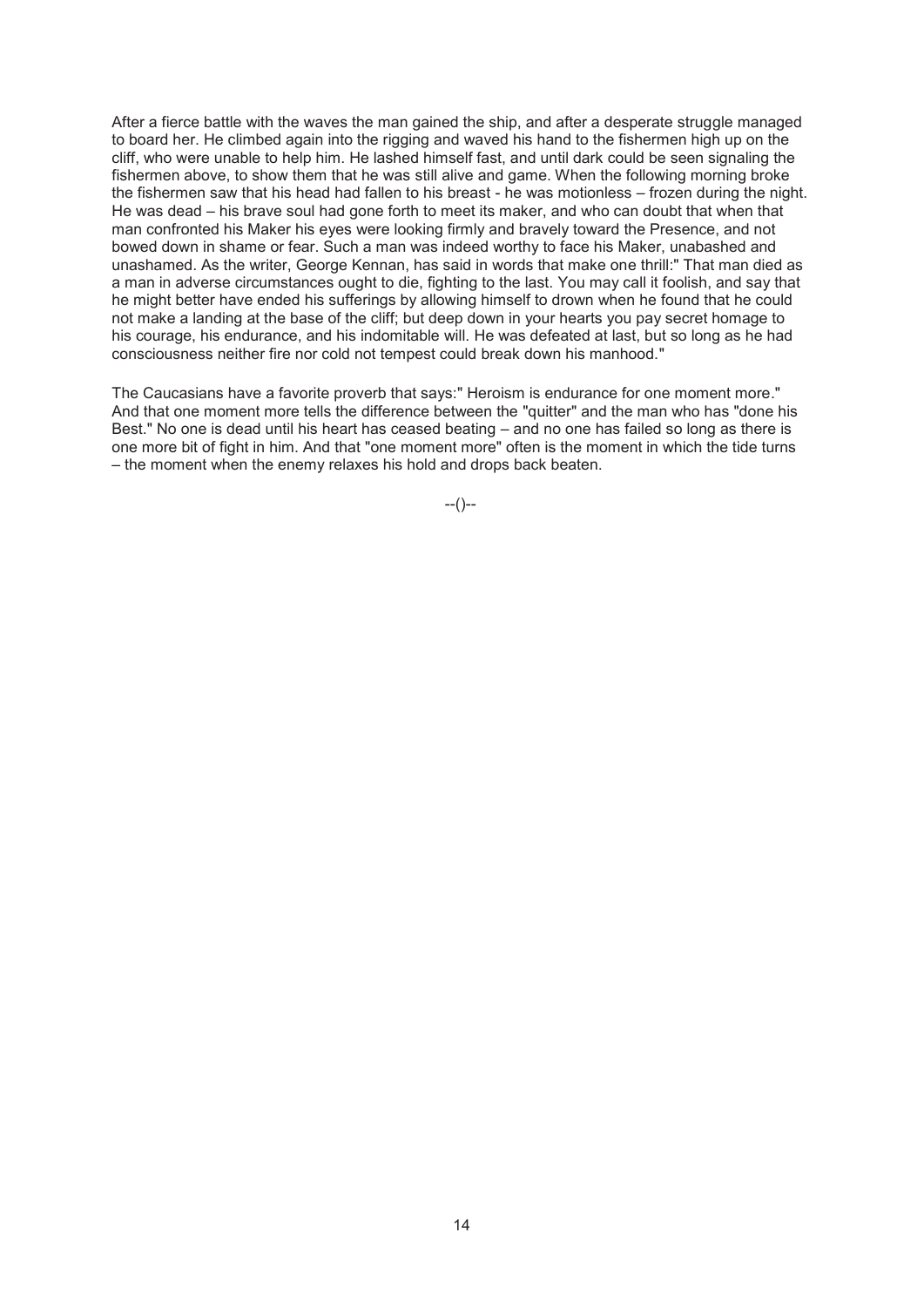#### **The Power of Desire**

What is Desire? Let us see! Webster tells us that it is:" The natural longing to possess any seeming good; eager wish to obtain or enjoy," or in its abnormal or degenerate sense:" excessive or morbid longing; lust; appetite." "Desire" is a much-abused term – the public mind has largely identified it with its abnormal or degenerate phase, just mentioned, ignoring its original and true sense. Many use the word in the sense of an unworthy longing or craving, instead of in the true sense of "aspiration," "worthy craving and longing," etc. To call Desire "aspiration" renders it none the less Desire. To apply to it the term "laudable aim and ambition" does not take away from it is character of Desire. There is no sense in endeavoring to escape the fact that Desire is the natural and universal impulse toward action, be the action or good or bad. Without Desire the Will does not spring into action, and nothing is accomplished. Even the highest attainments and aims of the race are possible only when the steam of Will is aroused by the flame and heat of Desire.

Some of the occult teachings are filled with instructions to "kill out desire," and the student is warned to beware of it even in its most insidious and subtle forms, even to the extent of "avoiding even the desire to be desireless – even desire not to desire. Now this is all nonsense, for if one " wishes," or " wants," or " is inclined," or " thinks best to," or " is pleased to" Kill Out Desire – in any of these cases he is but manifesting a Desire " not to desire," in spite of his use of other names. What is this "wishing to; wanting to; feeling like; inclination; being pleased to;" and all the rest, but just plain, clear, unadulterated Desire masquerading under some of these names. To proceed to " kill out desire" without " desiring" to do so is like trying to lift oneself by pulling on his own bootstraps. Folly. What is really meant is that the occultist should proceed to kill out the lower desires that he finds within his nature, and also to kill out the "attachment" for things. Regarding this last we would say that all true occultist know that even the best " things" are not good enough to rule and master one-nothing is good enough for the soul to allow itself to be unduly attached to it so that the thing rules the soul instead of the should mastering the thing. That is what the teachings mean – avoidance of "attachment." And in this the occult teachers are clearly right. Desire is a frightful master – like fire it sweeps away the supports of the soul, leaving nothing but smoldering ashes. But, also like Fire Desire is a splendid servant and by its harnessed power we are able to generate the steam of the Will and Activity, and to accomplish much in the world. Without proper Desire the world would be without activity. So do not make the mistake of using Desire any more than you would refuse to use fire – but in both cases keep the mastery in your own hands, and avoid allowing the control to pass from you to Desire.

Desire is the motivating force that runs the world; as little as we care to admit it in many cases. Look around you and see the effects of Desire in every human act, good or bad. As a writer has said:" Every deed that we do, good or bad, is prompted by Desire. We are charitable because we Desire to relieve our inner distress at the sight of suffering; or from the Desire of sympathy; or from the Desire to be respected in this world, or to secure a comfortable place in the next. One man is kind because he Desires to be kind – because it gives him satisfaction to be kind; while another man is cruel from precisely the same kind of motive. One man does his duty because he Desires to do it – he obtains a higher satisfaction from duty well done than he would from the neglecting of it in accordance with some weaker desires. The religious man is religious because his religious desires are stronger than his irreligious ones – because he finds a higher satisfaction in religion than in the pursuits of the worldly-minded. The moral man is moral because his moral desires are stronger than his immoral ones – he obtains a greater satisfaction in being moral than in being the contrary. Everything we do is prompted by Desire in some shape or form – high or low. Man cannot be Desireless and act in any way. Desire is the motivating power behind all actions – it is a natural law of life. Everything from the atom to the monad; from the monad to the insect; from the insect to man; from man to Nature, acts and does things by reason of the power and force of Desire, the Animating Motive."

All the above at the first glance would seem to make of man a mere machine, subject to the power of any stray desire that might happen to come into his mind. But this is far from being so. Man acts not upon EVERY desire, but upon the STRONGEST Desire, or the Average of his Strongest Desires. This Average of Desires is that which constitutes his Nature or Character. And here is where the Mastery of the "I" comes in! Man need not be a slave or creature of his Desires if he will assert his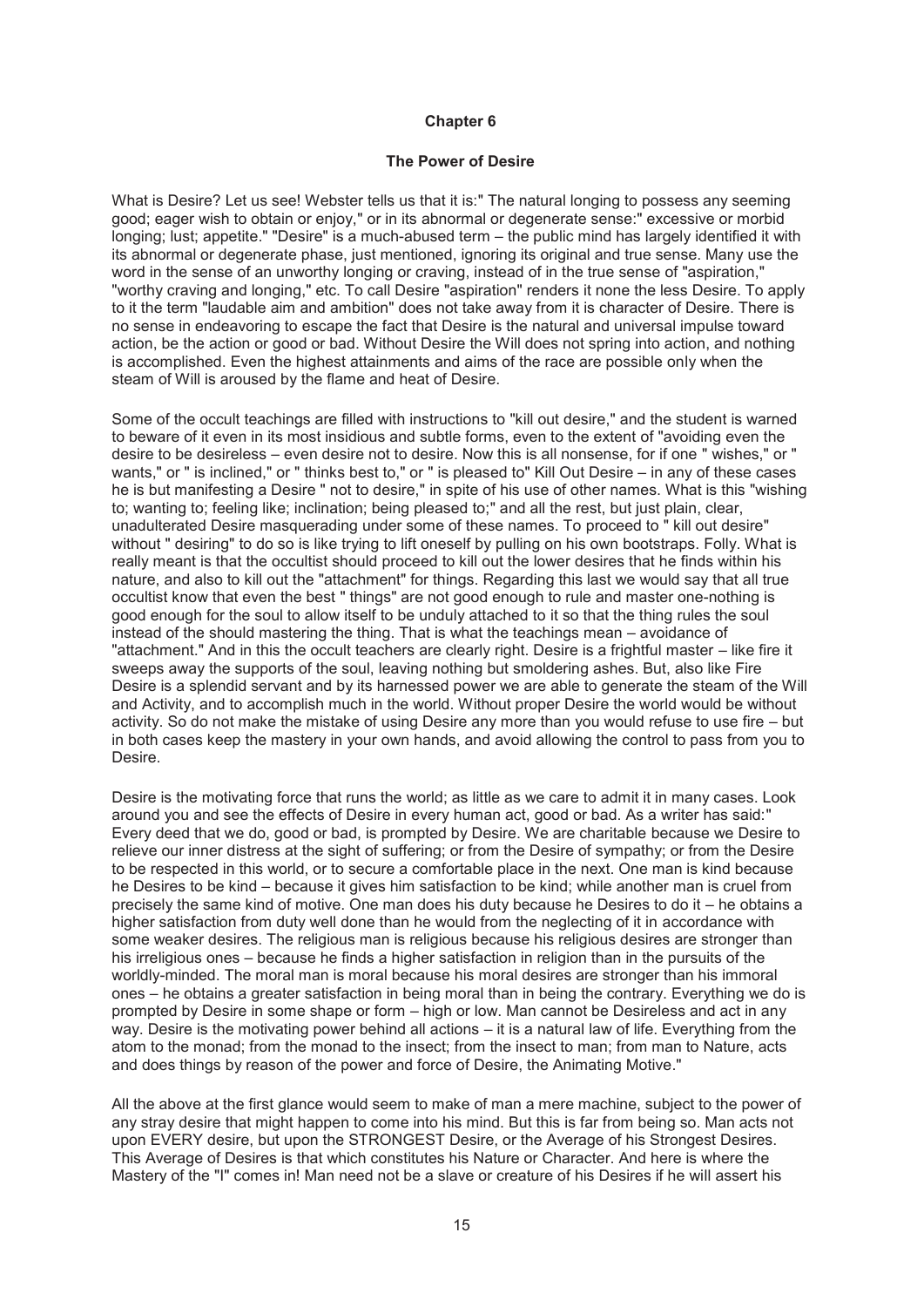Mastery. He may control, regulate, govern and guide his Desires in any directions that he pleases. Nay, more, he may even CREATE DESIRES by an action of his Will, as we shall see presently. By a knowledge of psychological laws he may neutralize unfavorable Desires, and grow and develop – yes, practically Create New Desires in their place – all by the power of his Will, aided by the light of his Reason and Judgment. Man is the Master of his Mind.

" Yes," but some close reasoning critic may object; " yes, that is true enough, but even in that case is not Desire the ruling motive – must not one Desire create these new Desires before he can do so – is not Desire always precedent to action? " Very close reasoning this, good friends, but all advanced occultists know that there is a point in which the Principle of Desire shades and merges into companion Principle, Will, and that a close reasoner and mental analyst may imagine a mental state in which one may be almost said to manifest a WILL to Will, rather than to merely Desire to Will. This state must be experienced before it can be understood – words cannot express it.

We have stated that it was in the power of man to Create Desire – not only to be its master when created, but also to actually Create it by bringing it into being. And the statement is absolutely true, and is verified and proven by the most recent experiments and discoveries of modern psychology. Instead of man being a creature of Desire – and this indeed he is in many cases – he may become Master of Desire and even a Creator of it. By knowledge and Will he may reverse the ordinary order of things and, displacing the intruder from the throne, he may seat himself there in his rightful place, and then bid the late occupant do his will and obey his bidding. But the best way for the new occupant of the throne to bring about a reorganized court is to dismiss the old objectionable creatures of his mind and create new ones in their places. And here is how it may be done: In the first place, one must think carefully over the tasks that he wishes to accomplish, then, using his judgment carefully, judicially and impartially – impersonally so far as is possible – he must take mental stock of himself and see in what points he is deficient, so far as the successful accomplishment of the task is concerned. Then let him analyze the task before him, in detail, separating the matter into as many clear defined divisions as possible, so that he may be able to see the Thing as It Is, in detail as well as in its entirety. Then let him take a similar inventory of the things, which seem necessary of the accomplishment of the task – not the details that will arise only as the work progresses, day by day – but the general things, which must be done in order that the task is brought to a successful conclusion. Then having taken stock of the task, the nature of the undertaking, and one's own qualifications and shortcomings – then Begin to Create Desire, according to the following plan: The first step in the Creation of Desire is that of the forming of a clear, vital Mental Image of the qualities, things and details of the undertaking, as well as of the Completed Whole. By a Mental Image we mean a clear-cut, distinct mental picture in the Imagination of the things just names. Now, do not turn away with an impatient motion at the mention of the word Imagination. That is another word that you have only a mistaken idea of. Imagination means far more than the mere idle, fanciful use of that part of the mind that is believed by people to be "all there is to it." It isn't all, by a long way – in fact, the fanciful part may be said to be merely a shadow of the real Imaginative effort. Imagination is a real thing – it is a faculty of the mind by which it creates a matrix, mold, or pattern of things, which the trained Will and Desire afterward, materializes into objective reality. There has been nothing created by the hands and mind of man which did not have its first origin in the Imagination of some one. Imagination is the first step in Creation – whether of worlds or trifles. The mental pattern must always precede the material form. And so it is in the Creation of Desire. Before you can Create a Desire you must have a clear Mental Image of what you need to Desire.

You will find that this task of creating a Mental Image is a little harder than you had expected at the start. You will find it hard to form even a faint mental picture of that which you need. But be not discouraged, and persevere, for in this, as everything else. Practice makes perfect. Each time you try to form the Mental Image it will appear a little clearer and more distinct, and the details will come into a little more prominence. Do not tire yourself at first, but lay aside the task until later in the day, or tomorrow. But practice and persevere and you need, just as clearly as a memory picture of something you have already seen. We shall have more to say on this subject of Mental Imagery and Imagination in subsequent lessons.

Then, after having acquired the clear Mental Image of the things you wish to Desire, and thus attain, cultivate the focusing of the Attention upon these things. The word attention is derived from the Latin word "Attendere," meaning " to stretch forth," the original idea being that in Attention the mind was "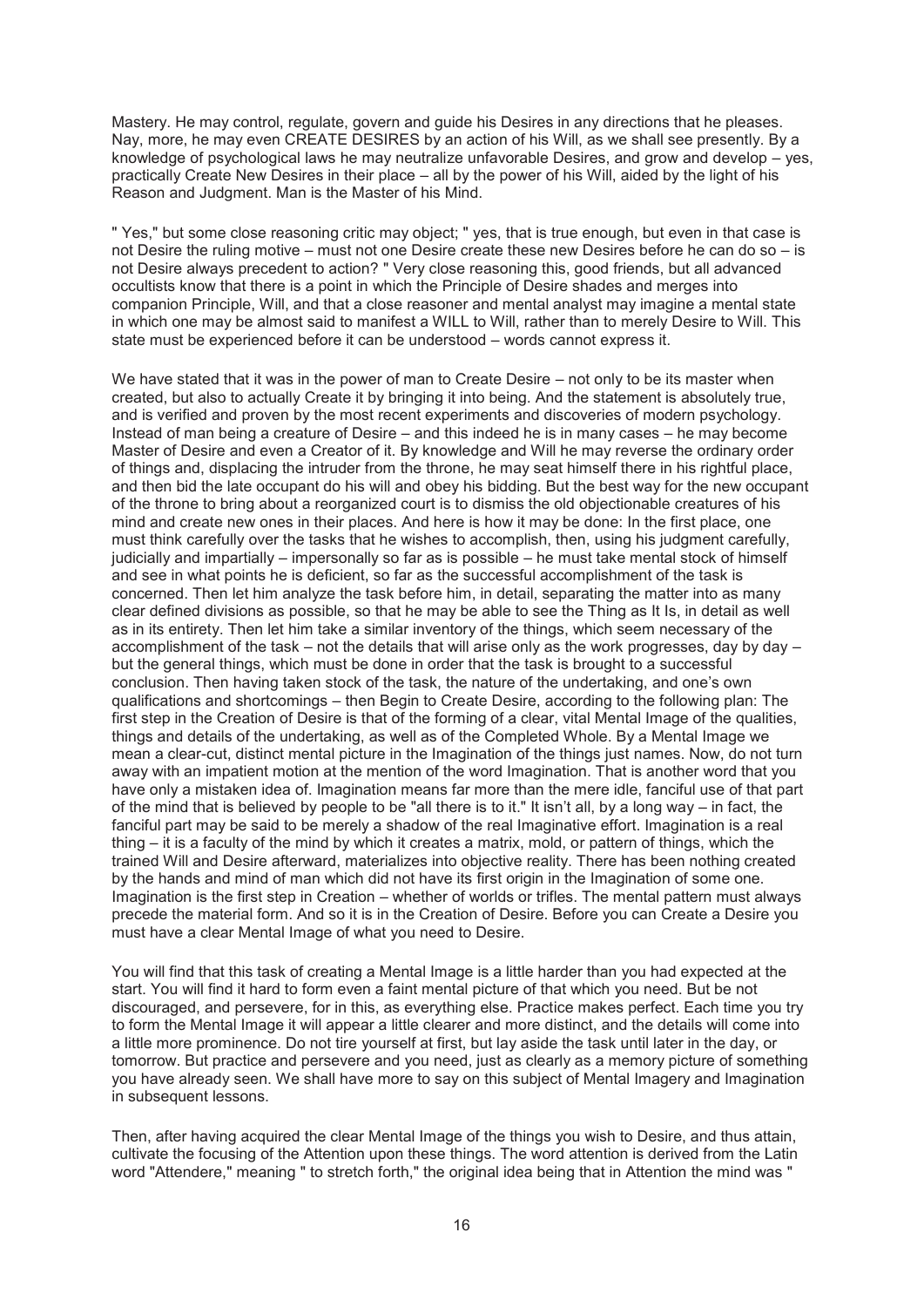stretched forth," or " extended" toward the object of attention, and this is the correct idea for that is the way the mind operates in the matter. Keep the ideas before your attention as much as possible, so that the mind may take a firm grasp upon them, and make them a part of itself – by doing this you firmly impress the ideas upon the wax tablet of the mind.

Thus having fixed the idea clearly in your mind, by means of the Imagination and Attention, until as we have said, it becomes a fixture there, begin to cultivate an ardent DESIRE, LONGING, CRAVING DEMAND for the materialization of the things. Demand that you grow the qualities necessary for the task – demand that your mental pictures materialize – Demand that the details be manifested as well as the Whole, making allowance for the "something better" which will surely arise to take the place of the original details, as you proceed – the Inner Consciousness will attend to these things for you.

Then Desire firmly, confident, and earnestly. Be not half-hearted in your demands and desires – claim and demand the WHOLE THING, and feel confident that it will work out into material objectivity and reality. Think of it, dream of it, and always LONG for it – you must learn to want it the worst way – learn to "want it hard enough." You can attain and obtain many things by "wanting them hard enough" – the trouble is with most of us that we do not want things hard enough – we mistake vague cravings and wished for earnest, longing, demanding Desire and Want. Get to Desire and Demand the Thing just as you demand and Desire your daily meals. That is "wanting it the worst way." This is merely a hint – surely you can supply the rest, if you are in earnest, and "want to hard enough."

 $-(-)$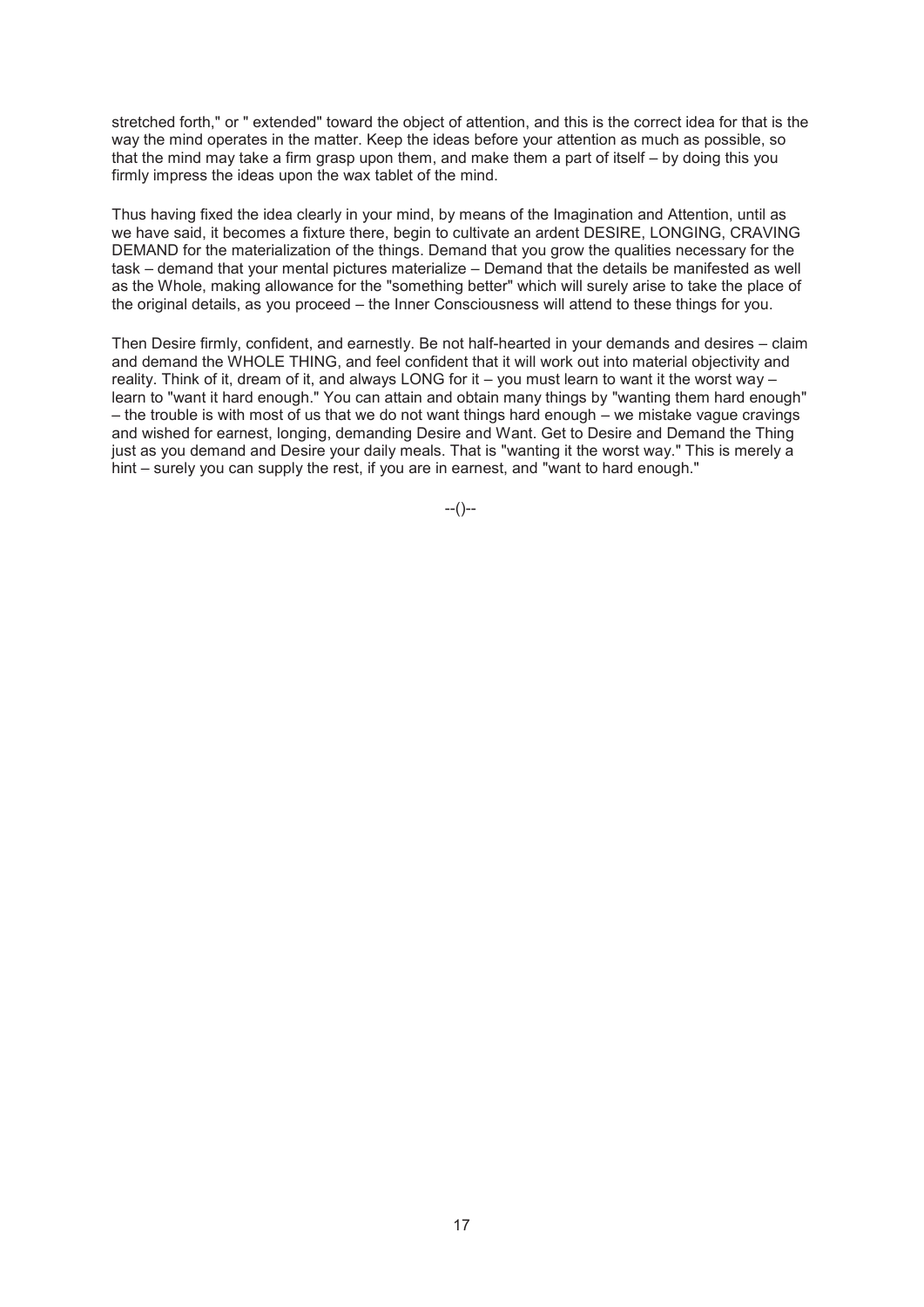### **The Law of Attraction**

There is in Nature a great Law – the Law of Attraction – by the operations of which all things – from atoms to men – are attracted toward each other in the degree of the common affinity of common use. The reverse of this law – which is merely another manifestation of its power – is what is called Repulsion, which is but the other pole of Attraction, and by the operations of which things tend to repel each other in the degree that they are unlike, opposing, and of no use to each other. The Law of Attraction is Universal, on all the planes of life, from the physical to the spiritual. Its operations are uniform and constant, and we may take the phenomena of one plane and thereby study the phenomena of another plane, for the same rule applies in each case – the same Law is in operation in the same way.

Beginning with the tiny corpuscles, electrons, or ions, of which the atoms are formed, we find manifested the Law of Attraction – certain electrons attract each other, and repel others still, thereby causing to spring into existing groups, combinations and colonies of electrons which being in agreement and harmony manifest and constitute what are called atoms, which until recently were supposed to be the primal form of matter. Passing on the atoms themselves, we find many degrees of affinity and attraction existing between them which cause them to combine and form into molecules of which all masses of matter consists. For instance, every drop of water is composed of countless molecules of water. And each molecule is composed of two atoms of Hydrogen and one atom of Oxygen – the combination always being the same in every molecule of water. Now, why these atoms combine in just this way – the same invariable grouping and proportion? Not by chance, surely, for there is no such thing in Nature – there is a natural law back of every phenomenon. And in this case it is the Law of Attraction manifesting in the case of these atoms. And it is so in all chemical combinations – it is called Chemical Affinity. Sometimes an attached atom will come in contact with, or in proximity to, another atom, and then bang goes the explosion of the molecule as the atom flies away from its partners and into the arms of the other atom for which it has a greater affinity. There are marriages and divorces in the world of atoms, you will notice. And in the cases of the molecules, it is found that certain molecules are attracted to others of the same kind, under what is called Cohesion, and thus masses of matter are composed. A piece of gold, silver, tin, glass, or other form of matter is composed of countless molecules held together tightly by Cohesion – and this Cohesion is merely another form of the Law of Attraction – the same that draws all things together. And, underlying the Law of Attraction is to be found our old Principle of Desire and Will. You may shrug your shoulders at this mention of desire and Will in connection with electrons, atoms, molecules – all forms of matter, but just wait a bit and see what the leading scientific authorities have to say on the subject.

Prof. Hakel, one of the world's greatest scientists – a materialist who would sneer at the teachings of Mental Science – even this man, naturally prejudiced against mentalist theories, finds himself compelled to say:" The idea of chemical affinity consists in the fact that the various chemical elements perceive the qualitative differences in other elements – experience pleasure of revulsion at contact with them, and execute specific movements on this ground." He also positively and distinctly states that in the atoms there must be something corresponding to Desire for contact and association with other atoms, and Will to enable the atom to respond to the Desire Law is constant throughout Nature, from atom to man – physical, mental and spiritual.

But what has all this to do with the Secret of Success you may ask? Simply, that the Law of Attraction is an important part in the Secret of Success, inasmuch as it tends to bring to us the things, persons and circumstances in accordance with our earnest Desire, Demand, and Will, just as it brings together the atoms and other particles of matter. Make yourself an atom of Living Desire and you will attract to yourself the person, things and circumstances fitting in with the accomplishment of your Desire. You will also get into rapport with those who are working along the same lines of thought, and will be attracted them and they to you, and you will be brought into relations with persons, things and environments likely to work out the problem of your Desires – you will get " next to" the right persons and things - all by the operation of this great natural Law of Attraction. No Necromancy or Magic about it at all – nothing supernatural or mysterious – just the operations of a great Natural Law.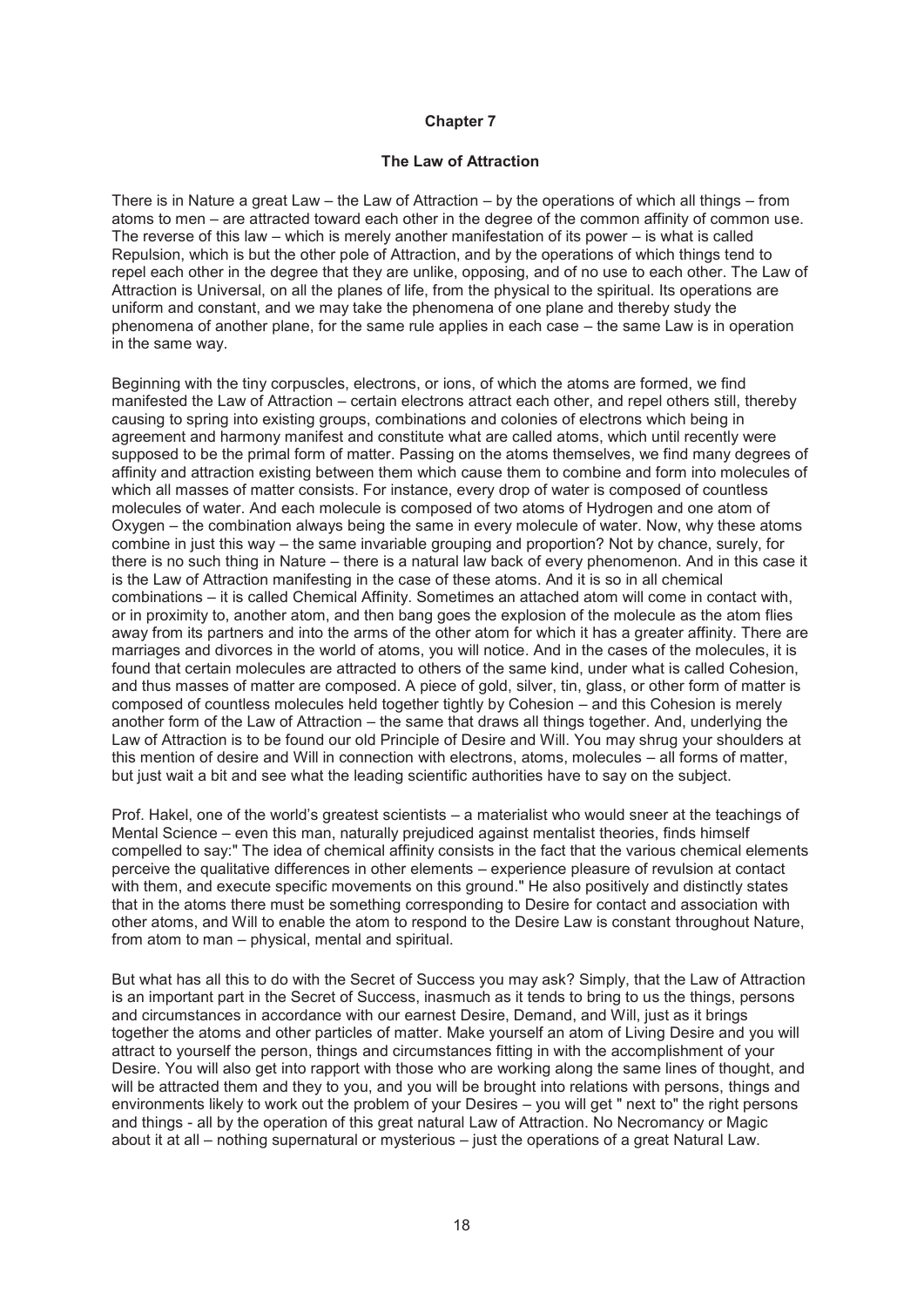You can do little by yourself in Life, be you ever so strong and able. Life is a complex thing, and individuals are interdependent upon each other for the doings of things. One Individual, segregated from all the other Individuals, could accomplish little or nothing along the lines of outer activity. He must form combinations, arrangements, harmonies and agreements with others, and in accordance with environments and things, that is, he must create and use the proper environments and things, and draw to himself others with whom he must form combinations, in order to do things. And these persons, things and environments come to him – and he to them – by reason of this great Law of Attraction. And the way he sets into operation this great Law of Attraction is by the operation of his Desire, and along the lines of Mental Imagery. Do you see the connection now? So be careful to form, cultivate and manifest the right Desires – hold to them firmly, strongly and constantly, and you will set into operation this great Law, which forms an important part of the Secret of Success.

Desire-Force is the motive power leading the activities of Life. It is the basic vital power, which animates the minds of living things and urges them forth to action. Without strong Desire no one accomplishes anything worthy of the name – and the greater the desire the greater will be the amount of energy generated and manifested, everything else being equal. That is to say, that given a dozen men of equal intellect, physical health and mental activity – equal in everything else except Desire, in short, the ones in whom the greatest Desire resides and is manifested will outstrip the others in attainment – and of these winners the one in who Desire burns like an unquenchable flame will be the one who will Master the others by the force of his primitive elementary power.

Not only does Desire give to the man that inward motive which leads to the enfoldment of the power within himself, but it does more than this; it causes to radiate from him the finer and more subtle mental and vital forces of his nature, which, flowing forth in all directions like the magnetic waves from the magnet, or the electric waves from the dynamo, influencing all who come within the field of force. Desire-Force is a real, active, effective force of Nature, and serves to attract, draw and bring to a center that which is in line with the nature of the Desire. The much talked of Law of Attraction, of which so much is heard in Mental Science and the New Thought, depends largely upon the force and power of Desire. Desire-Force is at the center of the Law of Attraction. There is a tendency in Nature to attract and draw to the center of a Desire the things, which are needed to fulfill that Desire. One's "own will come to him" by reason of his natural force, which lies behind and underneath the entire phenomena of Mental Influence. This being so, does it not become at once apparent why one who wishes to accomplish anything should be sure to create a strong Desire for it, and at the same time be sure to acquire the art of Visualization so as to form a clear Mental Picture of the thing Desired – a clear mold in which the materialized reality may manifest?

Have you ever come in contact with any of the great men of modern business life? If you have seen these people in action, you will have become conscious of a subtle, mysterious something about them – a something that you could actually feel – a something that seemed to draw you to fit in to their schemes, planes, and desires almost by an irresistible force. These people are all people of the strongest kind of Desire – their Desire–Force manifests strongly and affects those with whom they come in contact. Not only this, but their Desire-Force flows from them in great waves, which occultists inform us soon manifests a circular, or whirlpool-like motion, swing around and around the center of the Desire – these men become actual cyclones of Desire into which nearly everything that comes within its sweep is affected and swept into the vortex. Have we not evidences of this in the cases of all the great leaders of men – can we not see the operation of that mighty law of attraction which brings to them their own? We are apt to call this Will Power, and so it is in a way, back and under the Will in such cases is to be found the ardent, burning Desire that is the motive force of the attractive power.

This Desire-Force is a primitive, elemental thing. It is found in the animal kingdom, and among the lower races of men, perhaps more clearly than among the higher types of men, but only because in such instances it is seen stripped of the covering, sheaths, disguises and masks that surround the more civilized forms and planes of life. But remember this well, the same principle is manifested under and beneath the polished veneer of civilized life – the Desire-Force of the cultured leader of men is as elemental as that animating the fierce and shaggy caveman or the wild Berserker who, naked and half-mad, rushed upon overwhelming hordes of his enemy, brushing them aside like flies – that is, if you will but look beneath the polished surface. In the old wild days Desire manifested its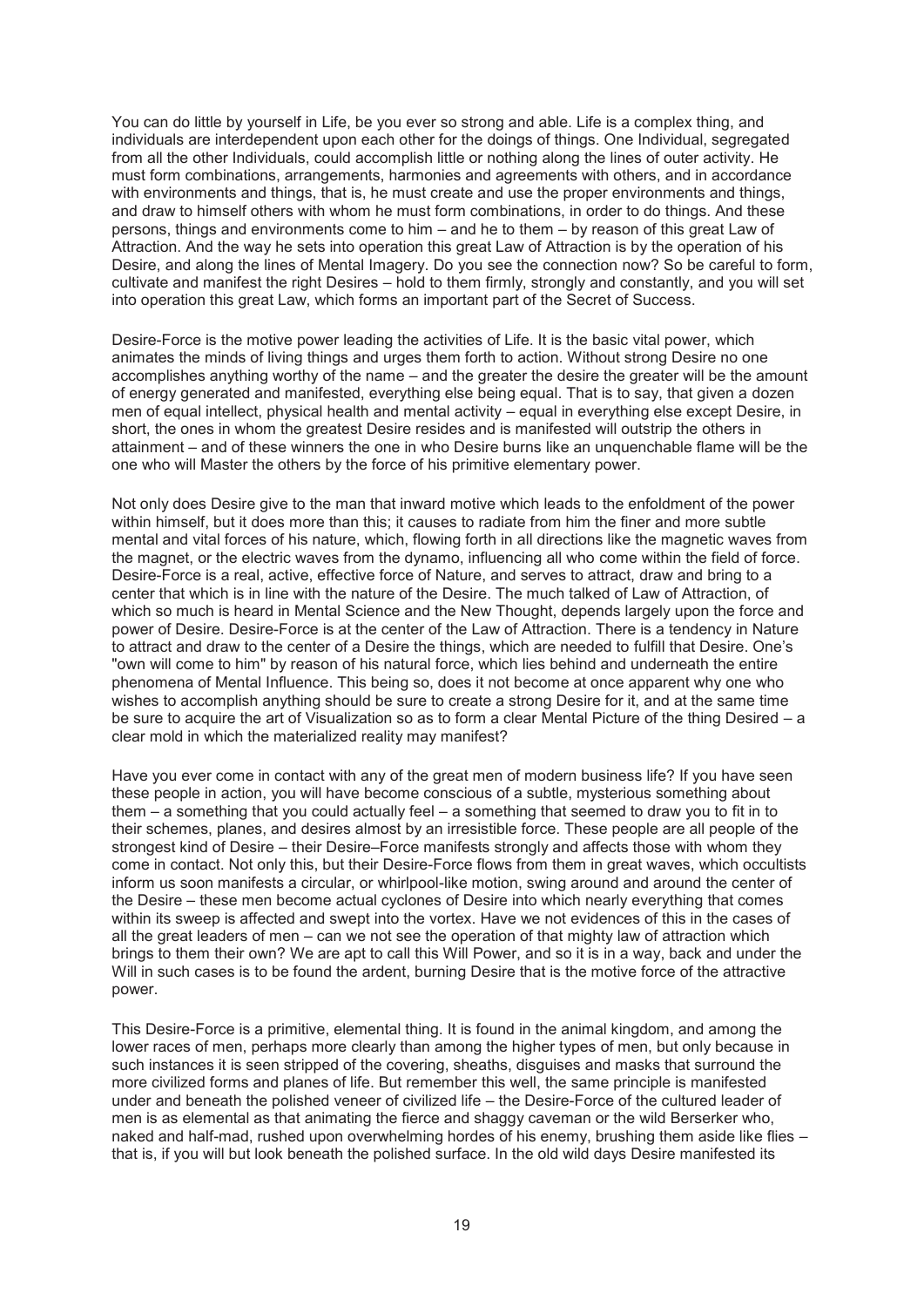force on the physical plane – now it manifests on the Mental Plane – that is the only difference, the Force is the same in both cases.

While we write, there has just been produced on stage a new play that illustrates this principle. The heroine, the daughter of an old New York family of high social standing and wealth, has a dream of her life in a former incarnation, in which she sees herself torn from the arms of her cave-dweller father by the mighty arms of a fierce savage chief, whose desire is manifested through the physical. She awakens from her dream, and to her horror soon discovers the face of her dream-captor on a man who comes into her father's life in New York. This man comes from the West, forceful, resourceful and desirous, beating down all before him in the game of finance. As of old, he places his foot not on the neck of his enemies – but on the mental-plane, this time, instead of the physical. The same old Desire for power is strong within him – the same old masterfulness manifests itself. This man says:" I have never quit; I have never been afraid." The same old Desire then flamed up in the savage now manifests in the Master of Wall Street, and between the force of its Attraction and the coupled and allied force of his Will, he repeats the performances of his previous incarnation – but on the plane of mental forces and achievement this time – mind, not muscle, being the instrument through which the Desire manifests.

We give the above example merely as an illustration of the fact that Desire is the motivating force that moves the Will into action, and which cause the varied activity of life, men and things. Desire-Force is a real power in life, and influences not only tracts, influences and compels other persons and things to swing in toward the center of the Desire sending forth the currents. In the Secret of Success, Desire plays a prominent part. Without a Desire for Success, there is no Success, none. The Law of Attraction is set into motion by Desire. The majority of the principles advanced in this book have been in the nature of Positive injunctions – that is, you have been urged to do certain things rather than to not do the opposite or contrary. But here we come to a place in which the advice must be given along the negative lines – we must urge you not to do a certain thing. We allude to that great poison of the mind and Will known as Fear. We do not allude to physical fear – important though physical courage may be, and as regrettable as physical cowardice may be considered, still it is not a part of the purpose of this book to preach against the latter and advise a cultivation of the former quality – you will find much of that elsewhere. Our purpose here is to combat that subtle, insidious enemy of true Self-Expression which appears in the shape and guise of mental fear, forebodings which may be considered as Negative Thought just as the other principles mentioned in this work may be considered as Positive Thought.

Fear thoughts is that condition of the mind in which everything is seen through blue glasses – in which everything seems to bring a sense of the futility of endeavor – the " I Can't" principle of mentality, as contrasted with the " I Can and I Will" mental attitude. It is the noxious weed in the mental garden, which tends to kill the valuable plants to be found therein. It is the fly in the ointment – the spider in the cup of the Wine of Life. So far as we know the first person to use the word "Fear-Thought" – which has now passed into common use – was Horace Fletcher, the well-known writer, who coined it to supplant the use of the word "Worry" in a certain sense. He had pointed out that Anger and Worry were the two great hindrances to a well-balanced, advanced and progressive mentality, but many misunderstood him and urged that to abolish Worry meant to cease taking any consideration of the morrow – a lack of common prudence and forethought. And so Fletcher coined the word "Fear-Thought" to express a phase of his idea of "Forethought without Worry," and he entitled his second book on the subject, "Happiness, as found in Forethought minus Fear-Thought," a very happy expression of a very happy idea. Fletcher also was the first to advance the idea that Fear was not a thing-in-itself, but merely an expression of Fear-Thought – a manifestation of the state of mind known as Fear-Thought. He and others who have written on the subject, have taught that Fear might be abolished by the practice of abolishing Fear-Thought from the mind – by driving it out of the mental chamber – and the best teachers have taught that the best way to drive out Fear (or any other undesirable mental state) was by cultivating the thought of the opposite quality of mind by compelling the mind to dwell upon the mental picture of the desirable quality, and by the appropriate autosuggestions. The illustration has often been stated that the way to drive darkness from a room is not to shovel it out, but to throw open the shutters and let the sunlight stream in, and that is the best way to neutralize Fear-Thought.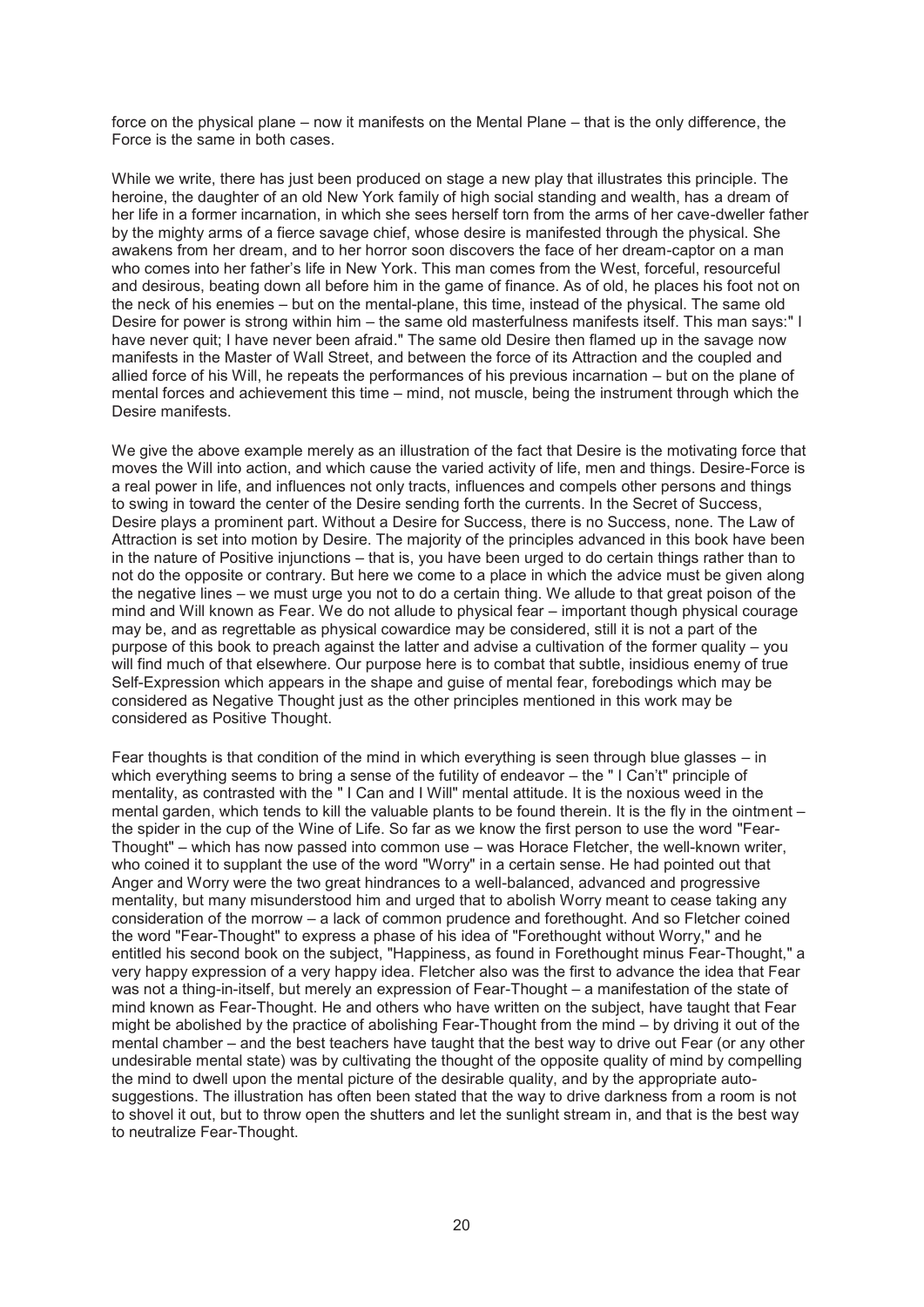The mental process has aptly been spoken of as "vibrations," a figure that has a full warrant in modern science. Then, by raising the vibration to the Positive pitch, the negative vibrations may be counteracted. By cultivating the qualities recommended in the other lessons of this book. Fear-Thought may be neutralized. The poison of Fear-Thought is insidious and subtle, but it slowly creeps through the veins until it paralyzes all useful efforts and action, until the heart and brain are affected and find it difficult to throw it off. Fear-Thought is at the bottom of the majority of failures and "going down" in life. As long as a man keeps his nerve and confidence in himself, he is able to rise to his feet after each stumble, and face the enemy resolutely – but let him feel the effects of Fear-Thought to such an extent that he cannot throw it off and he will fail to rise and will perish miserable." There is nothing to fear except Fear," has well been said.

We have spoken elsewhere about the Law of Attraction, which operates in the direction of attracting to us, that which we Desire. But there is a reverse side to this – it is a poor rule that will not work both ways. Fear will set into motion the Law of Attraction just as well as Desire. Just as Desire draws to one the things he pictures in his mind as the Desired Thing, so will Fear draw to him the thing pictured in his mind as the Thing Feared." The thing that I feared hath befallen me." And the reason is very simple, and the apparent contradiction vanishes when we examine the matter. What is the pattern upon which the Law of Attraction builds under the force of Desire? The Mental Image, of course. And so it is in the case of Fear – the person carries about the Mental Image or haunting picture of the Feared Thing, and the Law of Attraction brings it to him just as it brings the Desired Thing. Did you ever stop to think that Fear was the negative pole of Desire? The same laws work in both cases.

So avoid Fear-Thought as you would the poisonous draught that you know would cause your blood to become black and thick, and your breathing labored and difficult. It is a vile thing, and you should not rest content until you have expelled it from your mental system. You can get rid of it by Desire and Will, coupled with the holding of the Mental Image of Fearlessness. Drive it up by cultivating its opposite. Change your polarity. Raise your mental vibrations. Someone has said, "There is no Devil but Fear" – then send that Devil back to the place where he properly belongs, for if you entertain him hospitably he will make your heaven a hell in order that he may feel at home. Use the mental Big Stick on him.

--()--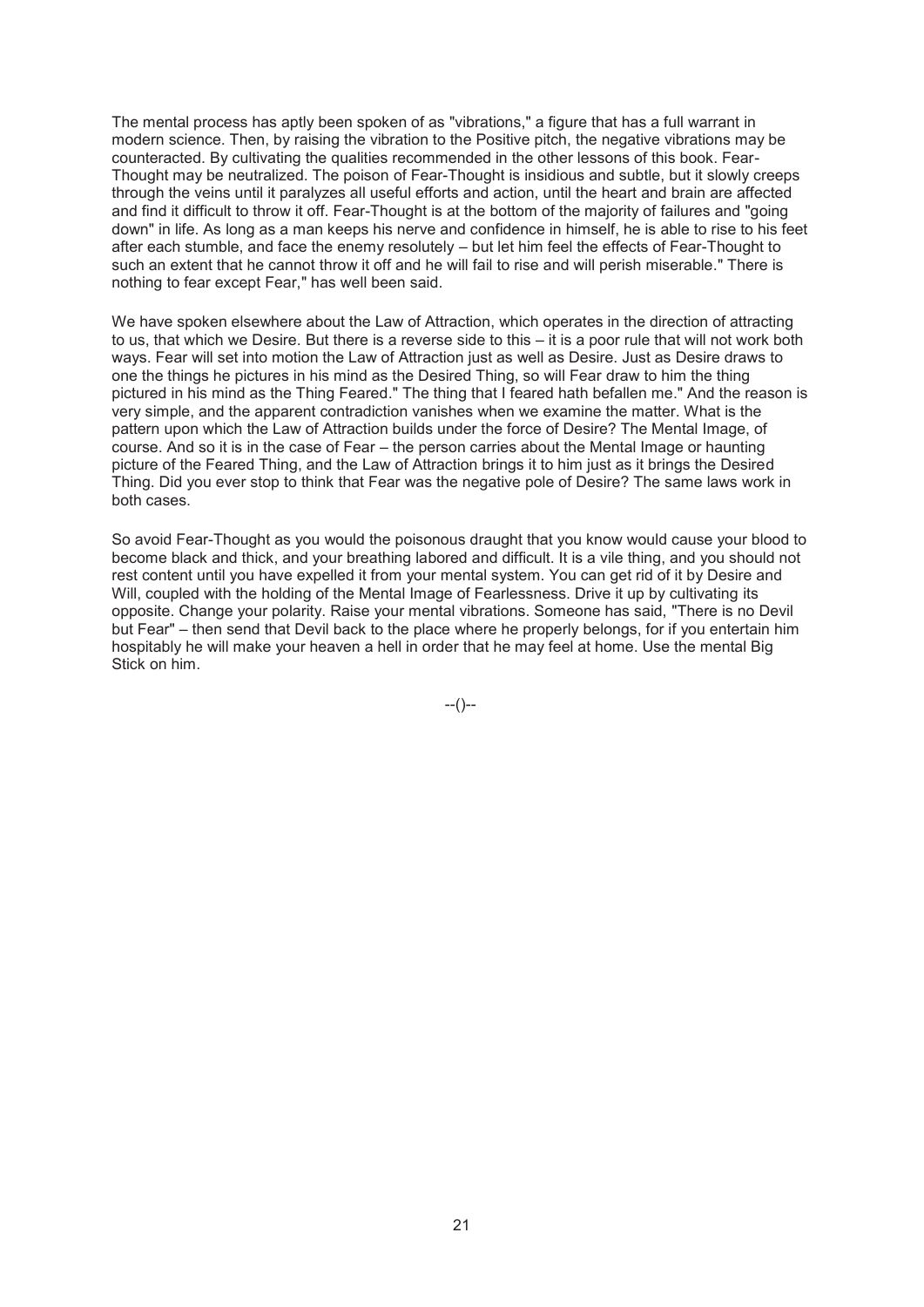#### **Personal Magnetism**

We hear much about Personal Magnetism these days. It is a peculiar quality of the mental being of the individual that serves to bring other persons into a mood or state of mind sympathetic with that of the magnetic person. Some men have this quality developed to a wonderful extent, and are able to bring about a harmonious agreement on the part of other persons in a short time, while others are almost entirely deficient in this respect and their very presence tends to arouse antagonism in the minds of others. The majority of people accept the idea of Personal Magnetism without question, but few will agree upon any theory attempting to account for it. Those who have studied the matter carefully know that the whole thing depends upon the mental states of the individual, and upon his ability to cause others to "catch" his mental vibrations. This "catching" is caused by what is known as Mental Induction. Induction, you know, is "that property or quality, or process by which one body having electrical or magnetic polarity produces it in another without direct contact." And Mental Induction is a manifestation of similar phenomena on the mental plane. People's mental states are "catching" or "contagious," and if one infuses enough life and enthusiasm into his mental states they will affect the minds of persons with whom they come in contact. We have explained this matter in detail in the little book of this series entitled, "Mental Influence."

It seems to us that the prime factor in successful Mental Induction, or manifestations of Personal Magnetism, is Enthusiasm. In another lesson in this book we have told you about Enthusiasm, and when you think of Personal Magnetism, it will be well for you to read what we have said about Enthusiasm also. Enthusiasm gives Earnestness to the person, and there is no mental state so effective as Earnestness. Earnestness makes itself felt strongly, and will often make a person give you attention in spite of him self. Walter D. Moody, a well-known writer on the subject of Salesmanship, says, truthfully, "It will be found that all men possessed of personal magnetism are very much in earnest. Their intense earnestness is magnetic." And nearly every student of the subject has noted this fact. But the earnestness must be more that a firm, confident, honest belief in the thing being presented tot eh attention of the other person. It must be a live, contagious earnestness, which can best be described as Enthusiasm – Enthusiastic Earnestness, that's the term.

This Enthusiastic Earnestness has much emotion in it – it appeals to the Emotional side of human nature, rather than to the Thinking - Reasoning side. And yet an argument based upon reason and conducted upon logical principles, may be presented with Enthusiastic Earnestness with much greater effect than if the appeal to the reason is conducted in a cold, unemotional way. The average person is so constituted mentally that he thaws out under a manifestation of live, enthusiastic "feeling," under the term of Personal Magnetism. The "feeling" side of mentality is as important as the "thinking" side – and it is far more common and universal, for the majority of people really think very little, while everyone "feels."

A writer in the " early seventies" of the last century said:" All of us emit a sphere, aura, or halo, impregnated with the very essence of ourselves; sensitive knows it; so do our dogs and other pets; so does a hungry lion or tiger; aye, even flies, snakes and the insects, as we know to our cost. Some of us are magnetic – others not. Some of us are warm, attractive, love inspiring and friendship making, while others are cold, intellectual, thoughtful, reasoning, but not magnetic. Let a learned man of the latter type address an audience and it will soon tire of his intellectual discourse, and will manifest symptoms of drowsiness. He talks at them, but not into them – he makes them think, not feel, which is most tiresome to the majority of persons, and few speakers succeed who attempt to merely make people think – they want to be made to feel. People will pay liberally to be made to feel or laugh, while they will begrudge a dime for instruction or talk that will make them think. Pitted against a learned man of the type mentioned above, let there be a half-educated, but very loving, ripe and mellow man, with but nine-tenths of the logic and erudition of the first man, yet such a man carries along his crowd with perfect ease, and everybody is wide-awake, treasuring up every good thing that falls from his lips. The reasons are palpable and plain. It is heart against head; soul against logic; and is bound to win every time.

If you will notice the man and woman who are considered the most " magnetic," you will find that almost invariably they are people who have what is called " soul" about them – that is, they manifest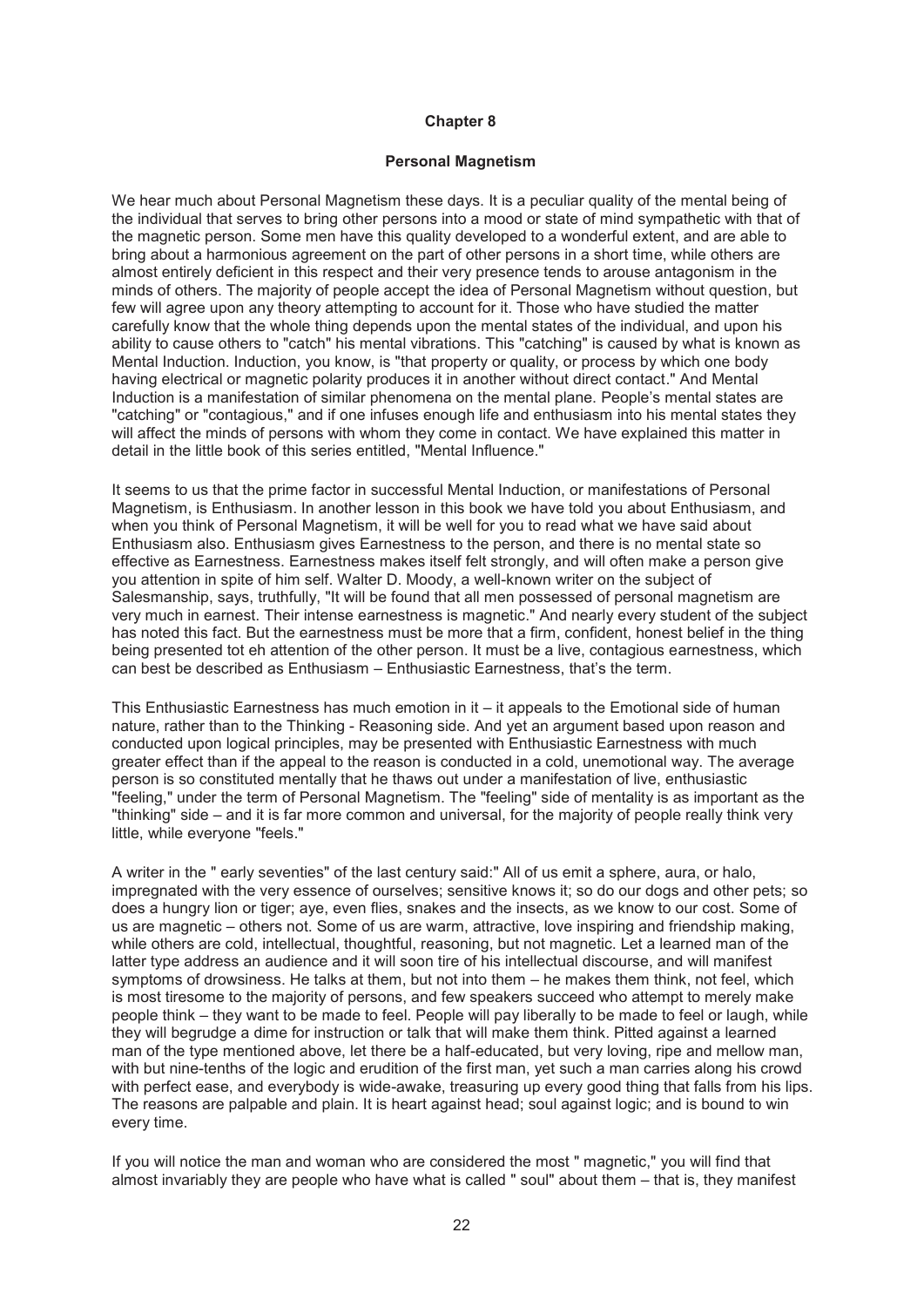and induce " feeling," or emotion. They manifest traits of character and nature similar to that manifested by actors and actresses. They throw out a part of themselves, which seems to affect those coming in contact with them. Notice a non-magnetic actor, and you will see that although he may be letter perfect in his part, and may have acquired the proper mannerisms, gestures and other technical parts of his art, still he lacks a "certain something," and that something may be seen to be the ability to communicate "feeling." Now, those who are in the secret know full well that many of the successful actors, who seem to burn with passion, feeling and emotion on the stage, really feel but little of these qualities while acting – they are like phonographs, giving off sounds that have been registered in them. But if you will investigate still further, you will see that in studying their parts and practicing the same privately, these people induced a stimulated emotion, such as the part called for, and held it firmly in their minds, accompanying it with the appropriate gestures, etc., until it became firmly " set" there – impressed upon the tablets of the mentality as the record of a phonograph is likewise impressed upon the wax. Then, when afterward they played the part, the outward semblance of the feelings, with the motions, gestures, emphasis, etc., reproduced itself and impressed the audience. It is said that if an actor allows himself to be actually carried away with his part so that he feels the same keenly, the result will not be advantageous, for he is overcome with the feeling and its effect is upon himself rather than upon his audience. The best result is said to be obtained when one has first experienced and felt the emotion, and then afterward reproduces it in the manner above stated, without allowing it to control him.

We mention the above facts for the use of those who do not naturally possess the faculty or quality of Personal magnetism to the required degree. Such people will find it to their advantage to endeavor to work up the desired feeling of Enthusiastic Earnestness, in private, fixing the mental impression by frequent private rehearsals and practice, until it becomes registered in their "habit mind," to be reproduced upon occasions when needed. Be a good actor – that is the advice in such cases; and remember this, that frequent practice and private rehearsal makes the good actor. It is a far better thing to be able to induce feeling and enthusiasm in this way, rather than be lacking of it, on the one hand; or to be an "emotional inebriate" on the other hand. One may be rationally Enthusiastically Earnest, without being filled full of "slushy gush" or maudlin emotionalism. We think that the careful student will see just what is meant here, and will not misunderstand us. And remember, that through this repeated "acting" the desired quality will often become real and "natural."

 $-(-)$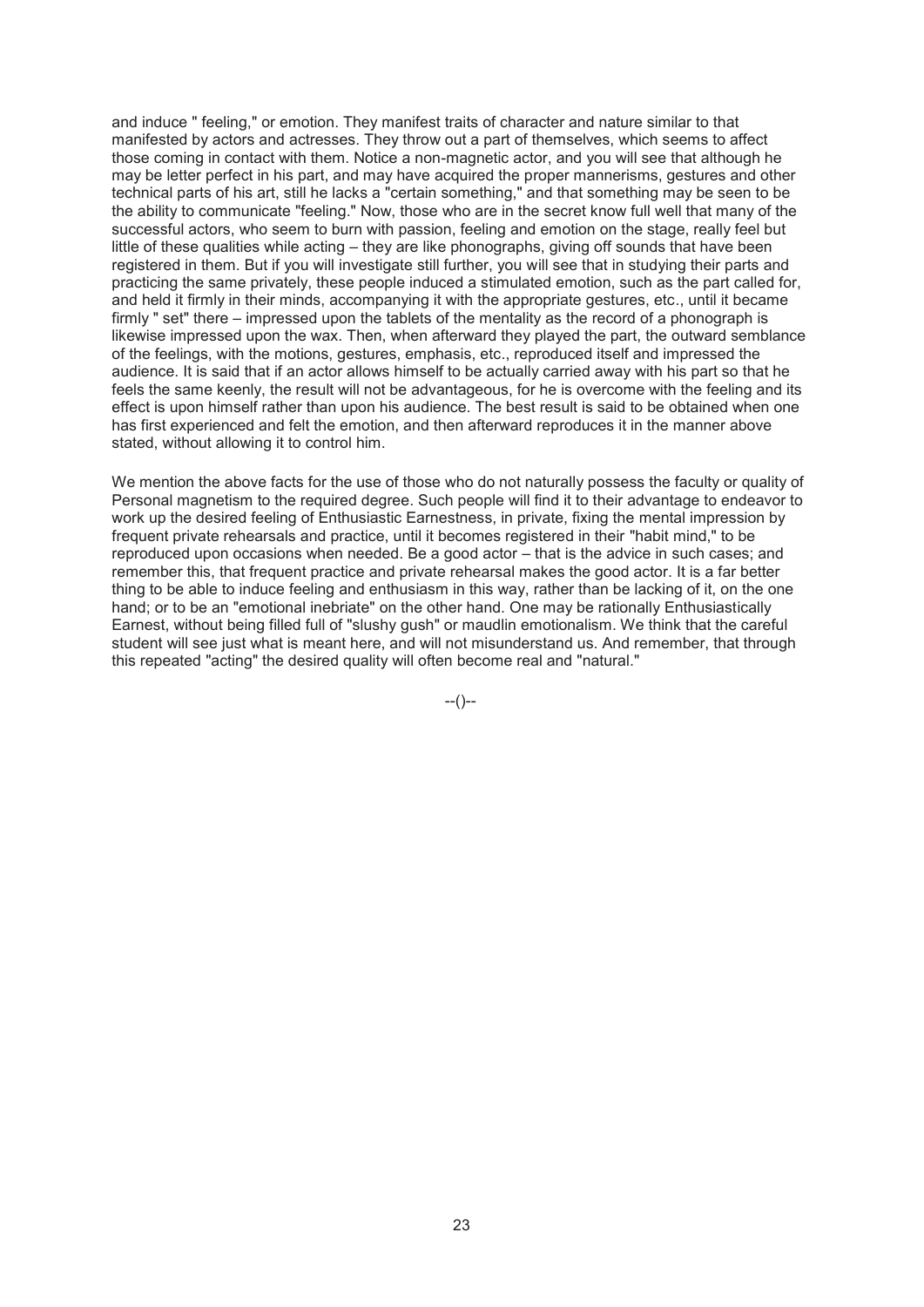#### **Attractive Personality**

We have explained in our lesson on "Individuality" that what is known, as the "Personality" was not the real "I" of the Individual, but that instead it formed the "Me" part of oneself – the outward appearance of the Individual. As we have told you, the word Personality really means the "mask" aspect of the Individual, the outward appearance of the part in the great drama of life that he is playing. And just as the actor may change his mask and costume, so may the Individual change, alter and replace his Personality by other features found desirable.

But nevertheless, while the Personality is not the real "I," it plays an important part in the drama of life, particularly as the audience pays more attention to the Personality, as a rule, than it does to the real Individual behind the mask. And so it is proper that every Individual should cultivate and acquire a Personality that will prove attractive to his audience, and render him acceptable to them. No, we are not preaching deception – we regard Individuality as the Real Self, and believe that one should build himself up to his highest and best according to the laws of Individual Unfoldment – but, nevertheless, so long as one must wear a Personality about him as he goes through life, we believe that it is not only to his advantage, but is also his duty to make that Personality as pleasing and attractive as he is able to. You know that no matter how good, intelligent and high-minded a man may be, if he wears the mask of an unattractive and unpleasant Personality he is placed at a disadvantage, and drives away people whom he might benefit and who would be glad to love him if they could see behind his unattractive mask.

Nor are we speaking of one's personal physical appearance when we speak of unattractive and attractive masks. While one's physical appearance goes a good way in some cases, there is a charm of Personality that far transcends that fleeting appearance. There are many persons having beautiful faces and forms whose personality is far from charming, and who repel rather than attract. And there are others whose faces are homely and whose forms are far from shapely, who have, nevertheless, that "winning way about them" that attracts others to them. There are people whom we are always glad to see, and whose charm of manner makes us forget that they are not beautiful, in fact, even their homely faces seem to become transfigured when we are in their presence. That is what we meant by Personality, in the same way in which we are now using it. It bears a very close relationship to "Personal Magnetism," of which we spoke of in our preceding lesson.

One of the first things that should be cultivated by those wishing to develop the Charm of Personality is a mental atmosphere of Cheerfulness. There is nothing so invigorating as presence of a cheerful person – nothing so dispiriting as one of those Human Wet Blankets that cast a chill over everyone and everything with whom they come in contact. Think of your acquaintances and you will find that you will naturally place them in two classes – the Cheerful ones and the Gloomy ones. Sunny Jim is always preferred to Gloomy Gus – the one you will welcome, and the other you will fly from. The Japanese understand this law of Personality, and one of the first things that they teach their children is to preserve a cheerful, sunny exterior, no matter if their hearts are breaking. With them it is considered one of the most flagrant offenses against good form to carry their sorrows, grief and pain into the presence of others. They reserve that side of their life for the privacy of their own chamber – to the outside world they present always a happy, sunny smile. And in this they are wise, for a number of reasons (1) that they may induce a more buoyant and positive state of mind in themselves; (2) that they may attract cheerful persons and things to them by the Law of Attraction; and (3) that they may present an attractive Personality to others, and thereby be welcome and congenial associates and participants in the work of life. There is little welcome or help for the Gloomy Gus tribe in everyday business life – they are avoided as a pestilence – everyone has troubles enough of his own without those of other people added thereto.

Remember the old lines:

Laugh and the world laughs with you; Weep and you weep alone. For this sad old earth is in need of mirth, And has troubles enough of its own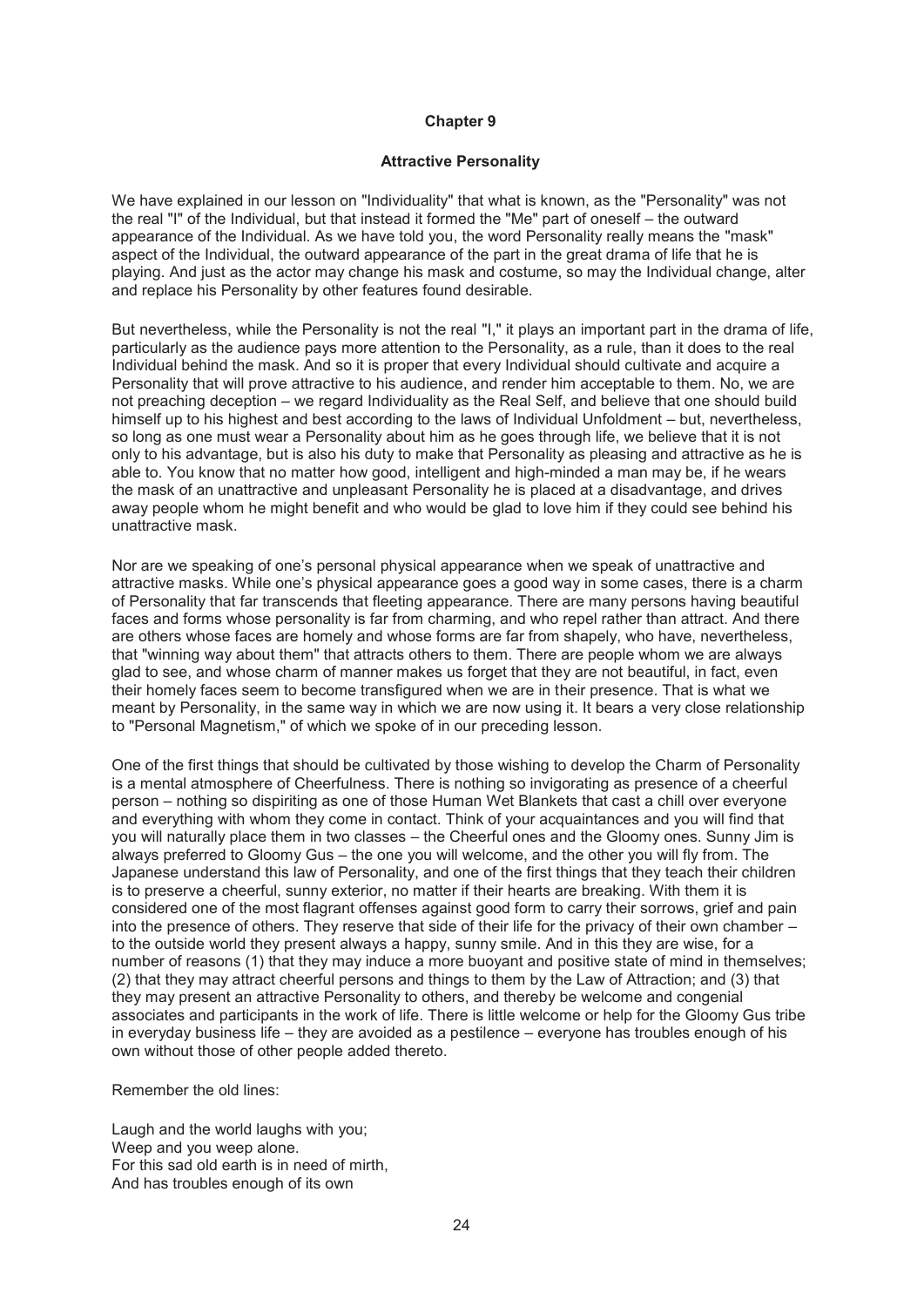So cultivate the Smile that Won't Come Off. It is a valuable asset of Personality. Not the silly, idiotic grin, but the Smile that means something – the Real Thing. And such a smile comes from within, and is more that skin deep. If you want a Verbal Pattern upon which to model the mental state that will produce this outward appearance of Personality, here it is: "BRIGHT, CHEERFUL, AND HAPPY." FRAME IT AND HANG it in a prominent place in your Mental Art Gallery. Commit it to memory and Visualize it, so that you may be able to see it before you like an illuminated electric sign – " BRIGHT, CHEERFUL AND HAPPY" – then endeavor to materialize the idea into reality within your mind. Think it out – act it out – and it will become real to you. Then will you have Something Worthwhile in the shape of Personality? This may seem simple and childish to you – but if you will work it out into actuality, it will be worth thousands of dollars to you, no matter what walk of life you may be in.

Another valuable bit of Personality is that of Self Respect. If you have real Self Respect it will manifest itself in your outward demeanor and appearance. If you don't have it, you had better start in and cultivate the appearance of Self Respect, and then Remember that you are a MAN, or a WOMAN, as the case may be, and not a poor, crawling Worm on the Dust of a Human Door Mat. Face the world firmly and fearlessly, keeping your eyes well to the front. HOLD UP YOUR HEAD! There is nothing like a stiff backbone and a raised head for meeting the world. The man with bent head seems to apologize for living and being on the earth – and the world is apt to take such at their own valuation. An erect head enables one to walk past the dragons at the door of Success. A writer gives the following good advice on this subject:" Hold your ear lobes directly over your shoulders, so that a plumb line hung from the ears describes the line of your body. Be sure also not to carry the head either to the right or left, but vertical. Many men make the mistake, especially while waiting for a customer to finish some important piece of business, of leaning the head to the right or left. This indicates weakness. A study of men discloses the fact that the strong men never tilt the head. Their heads sit perfectly straight on strong necks. Their shoulders, held easily, yet firmly, in position, are inspiring in their strength – indicating poise. Every line of the body, in other words, denotes the thought of the bearer." The value of this advice lies not only in the fact that it gives to you the "appearance" of Self Respect (no trifling matter, by the way), but also that it tends to cultivate a corresponding mental state within you. For just as "Thought takes form in Action," so do Actions develop mental states – it is a rule that works both ways. So think Self Respect and act Self Respect. Let the "I AM" within you manifest itself. Don't crawl – don't cringe – don't grovel – but do be a Real Human Being. Another bit of Personality worth cultivating is the Art of Taking an Interest in Others. Many people go through the world so wrapped up in their own affairs that they convey the impression of being "apart" and aloof from others with whom they come in contact. This mental state manifests in a most unpleasant form of Personality. Such people are not only regarded as " cold" and lacking heart and soul, but they also give others the impression of selfishness and hardness, and the public is apt to let such a person alone – to leave him to his own selfish moods and mental states. Such a one never becomes popular – never becomes a good mixer among men. Taking an Interest in Others is an art that well repays the student of Success to cultivate it. Of course one must always keep the main chance before him and not allow his own interests to suffer by reason of his interest in others – that goes without saying, for unreasonable altruism is just as one sided as undue selfishness. But there is a middle course. You will find something of interest in every person with whom you come in contact, and if you will but turn your attention to that interest it will manifest itself in such a way that the person will be conscious of it, will appreciate it, and will be glad to respond by taking an interest in you. This is not deceit, or time serving, or flattery – it is the Law of Compensation working on the mental plane – you get what you give. If you will stop and think a moment you will find that the people whose Personality seems the most attractive to you are the people who seem to Take an Interest in your own personality.

This Taking an Interest in Others manifests itself in many ways, one of which is in making you a Good Listener. Now, we do not mean that you should allow yourself to be made a dumping ground for all the talk of all the people with whom you come in contact – if you do this you will have time for nothing else. You must use ordinary judgment and tact in regulating the time you give to others, depending upon the person and the particular circumstances of the case. What we do mean is that while you're listening you should Listen Well. There is no subtler compliment that one person can pay to another than Listening Well to him or her. To Listen Well is to Listen with Interest. And that is something that cannot be very well taught in a book. Perhaps the best way to express the idea is to say, "Listen as you Would be Listened unto." The Golden Rule may be applied to many things and ideas, with benefit and good results. The man who listens well is well thought of by those to whom he listens. In this connection we are always reminded of the old story of Carlyle, who, as everyone knows, was reputed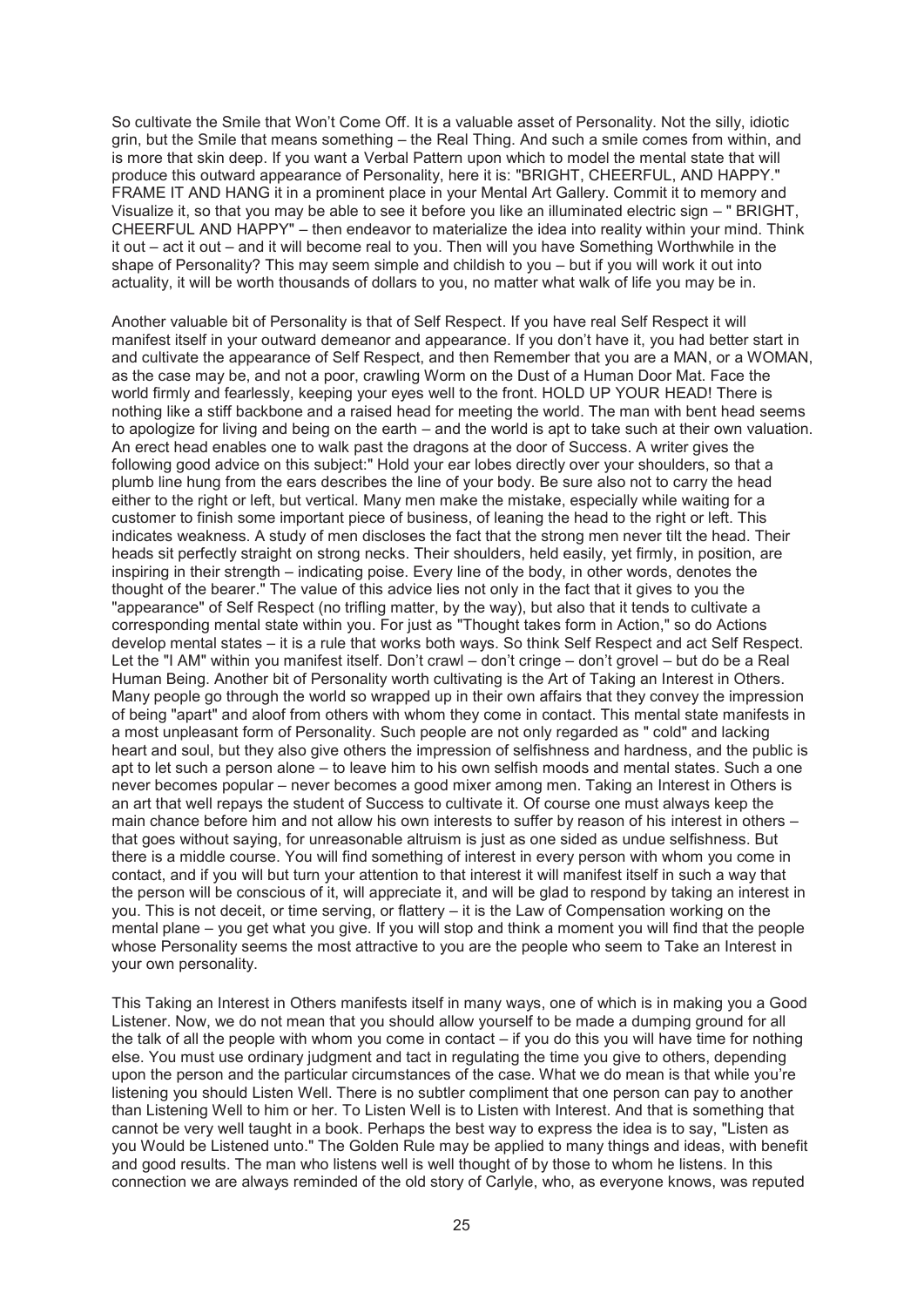to be a crusty, crabby old chap, prone to sarcastic remarks and brusque treatment of those with whom he engaged in conversation. The tale goes that one day a man called upon Carlyle – and the man understood the Art of Listening Well. He so turned the conversations as to get Carlyle started on a subject dear to his heart – and then he kept quiet and Listened Well. Carlyle talked "a straight streak" for several hours, and grew quite enthusiastic over his topic. When at last the visitor arose to depart, he was forced to actually tear himself away from Carlyle, who, following him to the door, manifested unusual enthusiasm and good spirits, and bidding him good-bye, said warmly:" Come again, mon – come again and often – ye have a wonderfully bright mind, and I've enjoyed your conversation very much indeed – ye are a most delightful conversationalist."

Be careful not to bore people with your personal experiences – better forget your personal self in talking to others, except when it is right to the point to bring yourself in. People do not want to hear what a wonderful fellow you are – they want to tell you what wonderful people they are, which is very much more pleasant to them. Don't retail your woes, nor recite your many points of excellence. Don't tell what a wonderful baby you have – the other people have babies of their own to think about. You must endeavor to talk about things of interest to the other person, if he wants to do the talking himself. Forget yourself and Take an Interest in the Other Person.

Some of the best retail merchants impress upon their salespeople the advantage of cultivating the mental attitude and personality that you will give the customer the impression that you are " on his side of the counter" – that is, that you are taking a personal interest in his being well-served, suited, well-treated and satisfied. The salesman who is able to create that impression is well advanced on the road to success in his particular line. This is a difficult thing to describe, but a little observation and thought and practice along the lines laid down in the preceding lessons will do much for you in this direction. A recent writer truthfully says on this subject:" Suppose, for instance, you are in trade or a profession, and wish to increase your business. It will not do, when you sell goods or services, to make the mater a merely perfunctory transaction, taking the customer's money, giving him good value and letting him go away feeling that you have no interest in the matter beyond giving him a fair deal and profiting thereby. Unless he feels that you have a personal interest in him and his needs, and that you are honestly desirous to increase his welfare, you have made a failure and are losing ground. When you can make every customer feel that you are really trying to advance his interests as well as you own, your business will grow. It is not necessary to give premiums, or heavier weights, or better values than others give to accomplish this; it is done by putting life and interest into every transaction, however small." This writer has stated the idea clearly, forcibly and truthfully, and you will do well to heed his advice and to put it into actual practice.

Another important point in Personality is Self-Control, particularly in the matter of Keeping your Temper. Anger is a mark of weakness, not of strength. The man who loses his temper immediately places himself at a disadvantage. Remember the old saying:" Those whom the gods would destroy, they first make angry." Under the influence of anger a man does all sorts of foolish things that he afterwards regrets. He throws judgment, experience and caution to the winds, and acts like a crazy man. In fact, anger is a sort of madness – a phase of insanity – if you doubt this look carefully at the face of the first angry man you meet and see how irrational he looks and acts. It is a well-known fact that if one keeps cool while his opponent is angry, he has decidedly the best of the matter – for he is a sane man dealing with an irrational one. It is the better policy to allow the other fellow to "stew in his own fat" of anger, keeping cool yourself at the same time. It is a comparatively easy matter to cool down an angry man without becoming angry with you – and as it takes two to make a quarrel, the matter is soon over. You will find that a control of the outward expression will give you control of your inner mental state. You will find that if you are able to control your voice, keeping it calm, steady and low-pitched, you will not fly into a passion, and more than this, you will find by so doing that the voice of the other fellow will gradually come down from its loud, boisterous tones, and in the end both of you will be pitching your voices in the same key – and you have set that key-note. This is worth remembering – this control of the voice – it is a secret well worth knowing and practicing.

While we are on the subject of voice, we would like to call your attention to a further control of voice, or rather a cultivation of voice. A man having a well controlled, even, pleasant voice has an advantage over others having equal abilities in other directions, but lacking that one quality. The value of a vibrant, resonant, soft and flexible voice is great. If you have such a voice, you are blessed. If you lack it, why start to work and cultivate it. Oh, yes, you can! Did you ever hear of Nathan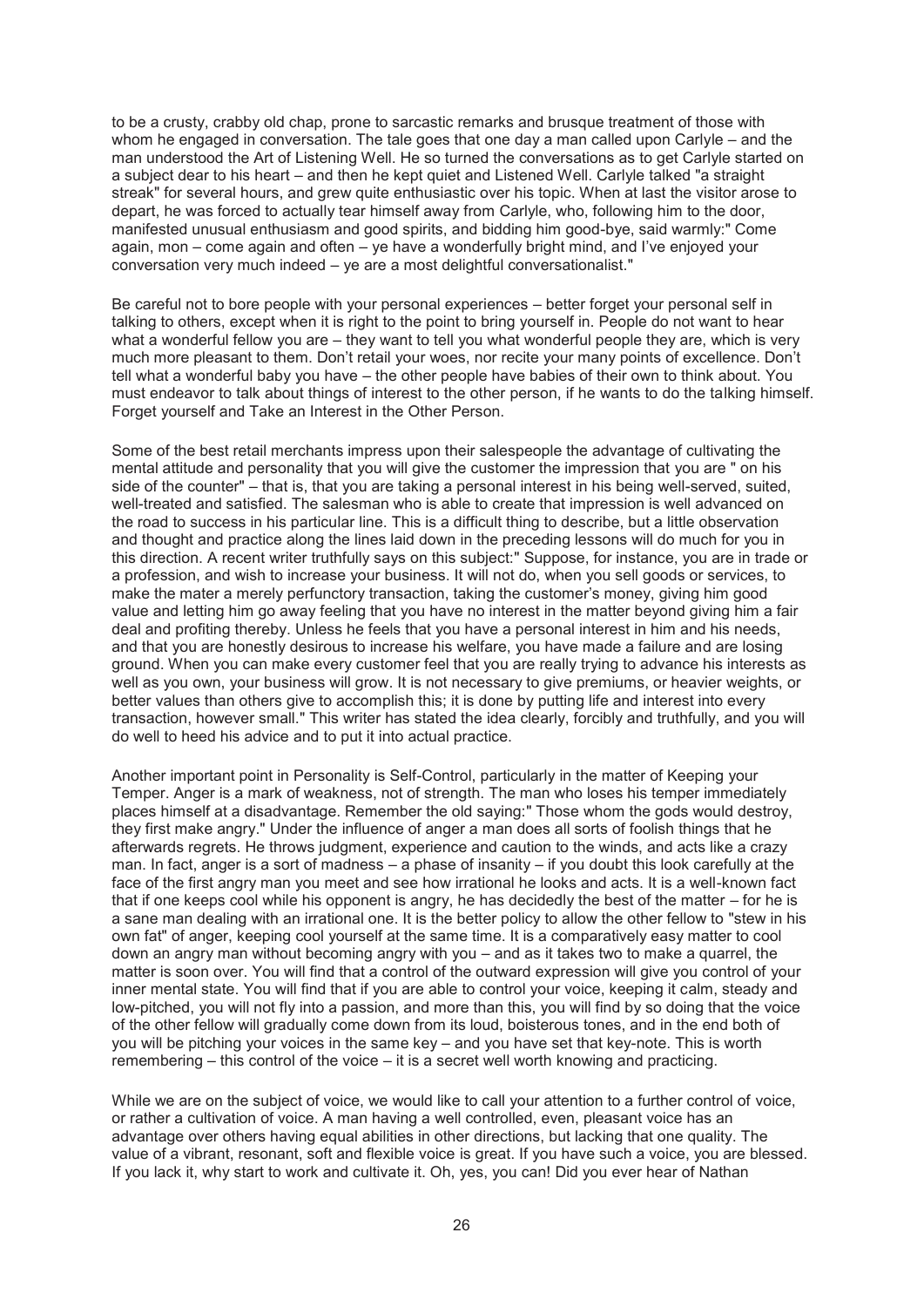Sheppard, the well-known public speaker? Then listen to these words of his, telling of his natural disadvantages of voice, and how he overcame them and became a great speaker. He says:" When I made up my mind to devote my mind and body to public speaking, I was told by my teachers and governors that I would certainly fail; that my articulation was a failure, and it was; that my organs of speech were inadequate, and they were; and that if I would screw up my little mouth it could be put into my mother's thimble, and it could. Stinging words these certainly were, and cruel ones. I shall never forget them; possibly, however, they stung me into a persistency that I would have never known but for these words. At all events, that is the philosophy of the 'self made' world of mankind. I may not have accomplished much; I do not claim to have accomplished much. It is something I have made a living out of, my art for twenty years, and that I do claim to have done in spite of every obstacle and every discouragement, by turning my will upon my voice and vocal organs, by cultivating my elocutionary instincts and my ear for the cadences of rhetoric, by knowing what I and my voice and my feelings were about, by making the most of myself." After these words, anything that we might add regarding the possibility of acquiring a good voice by will, practice and desire would be superfluous. Pick out the kind of voice that you think best adapted to your work, and then cultivate it by practice, determination and desire. If Mr. Sheppard could become a famous public speaker with such obstacles as these, then for you to say "but I can't" is to stamp you as a weakling.

It has been suggested to us that we have a few words to say regarding the carriage or physical bearing of the person, as an important part of Personality – particularly in the phase of Walking. But we do not think that is necessary to add to what we have said in this lesson regarding the subject, in connection with what we have also said regarding the mental state of Self Respect. The main thing is to cultivate the Mental State of Self Respect, and the rest will follow as a natural consequence. Thought takes form in Action, and the man who has Self Respect imbedded in his mind will surely so carry and demean him that he will give evidence of his mental state in his every physical action, gesture, carriage and motion. He must have it within, as well as without. One must pay attention to the exterior aspect of course, particularly in the matter of dress. One should cultivate Cleanliness and Neatness, of both body and clothing. To be well dressed does not mean to me showily clad – in fact, the person who is best dressed is inconspicuously dressed. Cultivate a quiet, refined taste, expressed in quality rather than in showiness. And above all – be Clean.

In conclusion, let us impress upon you again and again that that which we call Personality is but the outer mask of the Individual Within. The mask may be changed by an effort of the Will, aided by an intelligent discrimination. First find out what kind of Personality you should have, and then set to work to cultivate it- to grow it, in fact. Form the Mental Image of what you want to be – then think of it – desire it ardently – will that you shall have it – then Act It Out, over and over again; rehearsal after rehearsal, until you will actually materialize your ideal into objective reality. Make a good mental pattern or mold, and then pour in your mental material steadily, and slowly! From the mold will come forth the Character and Personality that you desire and need. Then polish up this newborn Personality until it becomes radiant with the brightness of Culture.

You can be what you want to be – if you only want to hard enough. Desire is the mother of the Actuality. Remember once more the old rule – EARNEST DESIRE – CONFIDENT EXPECTATION – FIRM RESOLVE – these are the three things that lead to ACCOMPLISHMENT. And now that we have given you this little Secret of Success – USE IT." It is Up to You" to" Make Good." We have "pressed the button – you must do the rest!"

--()--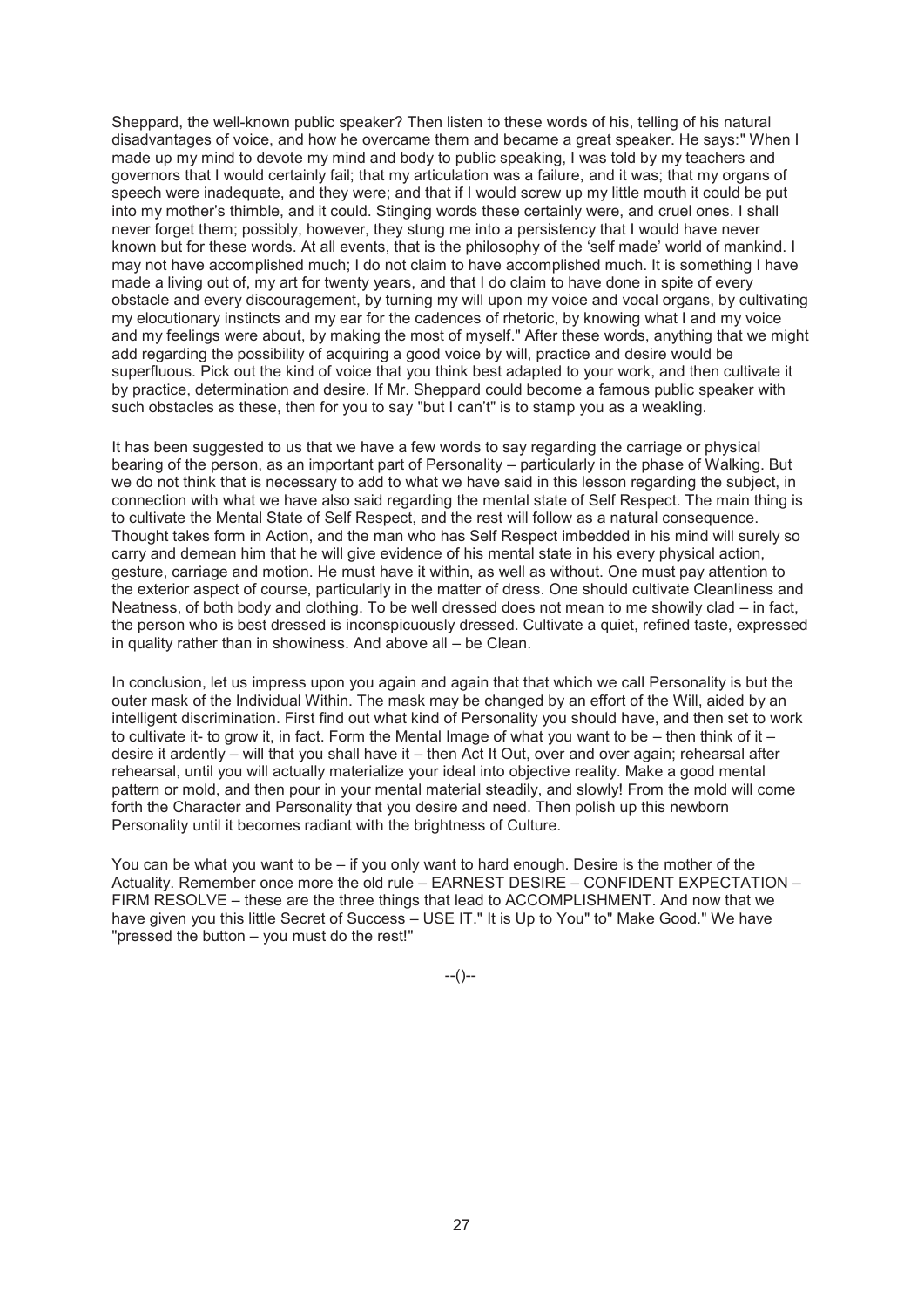#### **An Afterword**

On reading the foregoing pages after they have been set up in type, we are impressed with the idea that in spite of our determination, as expressed in the first few pages, not to attempt to lay down a code or rules or a course of conduct which should be considered as an infallible Guide to Success – in spite of our vowed determination not to pose as a teacher or preacher – we have nevertheless managed to do considerable in the direction of " laying down the law" so far as is concerned naming of things to be done, or avoided.

However, we feel that the advice given is good, and that the various examples quoted are calculated to arouse within the mind of the reader the Spirit that leads to Success. And, with this thought, we send forth these pages to those who may attract them to themselves, or who may be attracted to them – under the Law of Attraction. But we feel that we shall not have completed our task unless we, once more, remind the reader that Success is not to be gained by a blind and slavish following of anyone's rules or advice, our own any more than any other persons. There is no Royal Road to Success – no Patent Process by which the unsuccessful are to be magically transformed into Captains of Industry or Magnates of Wall Street. There is nothing more amusing, or pitiful, according to how one views it, than the bulk of Success Talk given to the public by self-appointed teachers and preachers. There is no one who can in a few pages point out to seekers after Success an infallible method whereby each and everyone may attain the Success and Attainment that their hearts crave. It is a cold, hard truth that each and every man must work out his own salvation in the matter of Success. Rules and advice may greatly assist – and they undoubtedly do this – but the individual must accomplish the real work. He must carve out his own Destiny, and there is no power above or below that will do the work for him if he refuses to perform it himself.

The old saying that "God helps him who helps himself" is true in more senses than one. It is true in the sense that the Higher Aid seems to refuse to come to the assistance of one who is not willing to strike out for him and do his best. But it is true in another sense – this Aid does come to one who will throw heart and soul into the task set before him, and who will do each day's work the best he know how, with hope in his soul, and a confident expectation of better things right ahead, around the turn of the road. The wise man is the one who takes courageously the step right ahead of him, planting his foot firmly and confidently upon it, although he is unable to see further ahead. To such a one step after step is illuminated as he proceeds, and he reaches his goal, whereas the shrinking ones, who have feared to take the obvious step because they could not see beyond it, are still waiting for something to turn up. This waiting business is a poor policy – as Garfield said:" Don't wait for something to turn up – go out and turn something up." Take the step before you boldly and hopefully, and the next step will then appear. The thing to do is that which lies right before you to be done – do it the best you know how, feeling assured that in its doing you will be making progress toward the better things for which your heart has been longing. New ideas come while you are in action – in the doing of things comes the inspiration for the doing of greater things. You can always get a better "running start" when in action, which will give you an advantage over the best "standing start" imaginable. Get into action and motion.

In this little work we have endeavored to call your attention to something of far greater importance than a mere code of rules and general advice. We have pointed out to you the glorious fact that within each of you there is a Something Within, which if once aroused would give you a greatly increased power and capacity. And so we have tried to tell you this story of the Something Within, from different viewpoints, so that you might catch the idea in several ways. We firmly believe that Success depends most materially upon a recognition and manifestation of this Something Within – we think that a study of the character and work of all successful men will show you that differ as they do in personal characteristics, they all manifest that consciousness of that Something Within them that gives them an assurance of Inward Power and Strength, from which proceeds Courage and Self-Confidence. You will find that the majority of successful men feel that there is a Something helping them – back of and behind their efforts. Some have called this Thing by the name of "Luck" or "Destiny," or some such term. But it is all a form of the same recognition of an Inward Power that they are " helped" in some way, although they are not quite sure of the nature of the helper – in fact, the majority of them do not stop to speculate upon its nature, they are too busy and are content with the knowledge that It